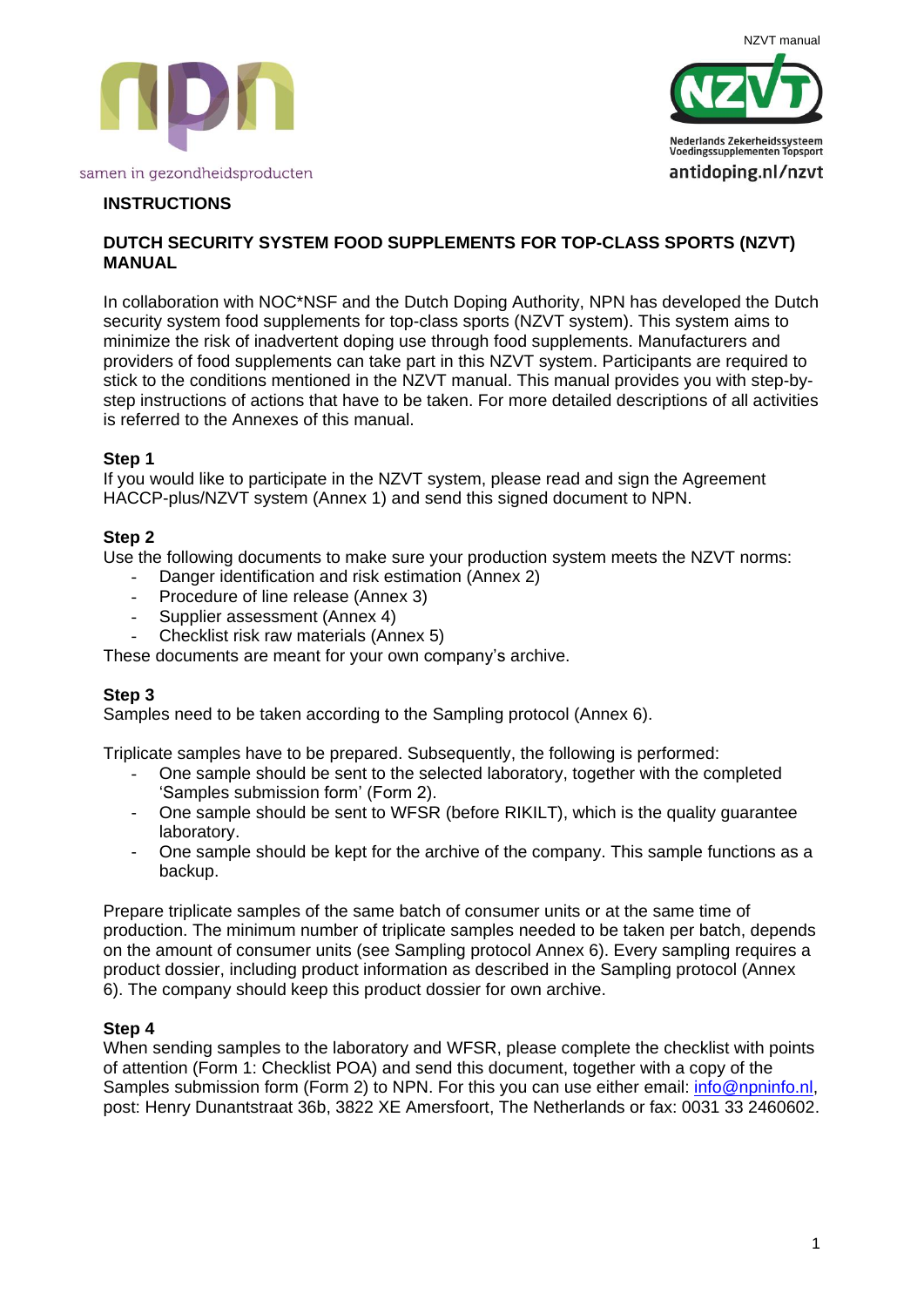



#### **Promotion**

The NZVT system enables different kinds of promotion activities as described in the 'NZVT promotion possibilities' (Annex 7). Possibilities for promotion activities are related to the frequency of NZVT testing. Products of which all batches are analyzed by NZVT are allowed to have the NZVT logo on the product label. In order to use this promotion option it is required to have an agreement with NPN on the use of NZVT for promotion activities.

#### **Costs**

Fees for the NZVT analysis can vary in time, but are approximately  $\epsilon$  598,-. This consists of a fee of € 548, - per batch for the analysis which will be charged by the laboratory and costs of  $\epsilon$  50,- per batch for the quarantee analysis performed by WFSR, which will be charged by NPN.

For NPN-members, there are no costs related to the work of NPN regarding the HACCP-Plus NZVT system. For non-members an additional administration fee of  $\epsilon$  20,- per product batch is charged. An invoice will be sent 2 to 6 months after application.

#### **Annexes:**

- 1. Agreement HACCP-Plus/NZVT system
- 2. Danger identification and risk estimation
- 3. Procedure of line release
- 4. Supplier assessment
- 5. Checklist risk raw materials
- 6. Sampling protocol
- 7. NZVT promotion possibilities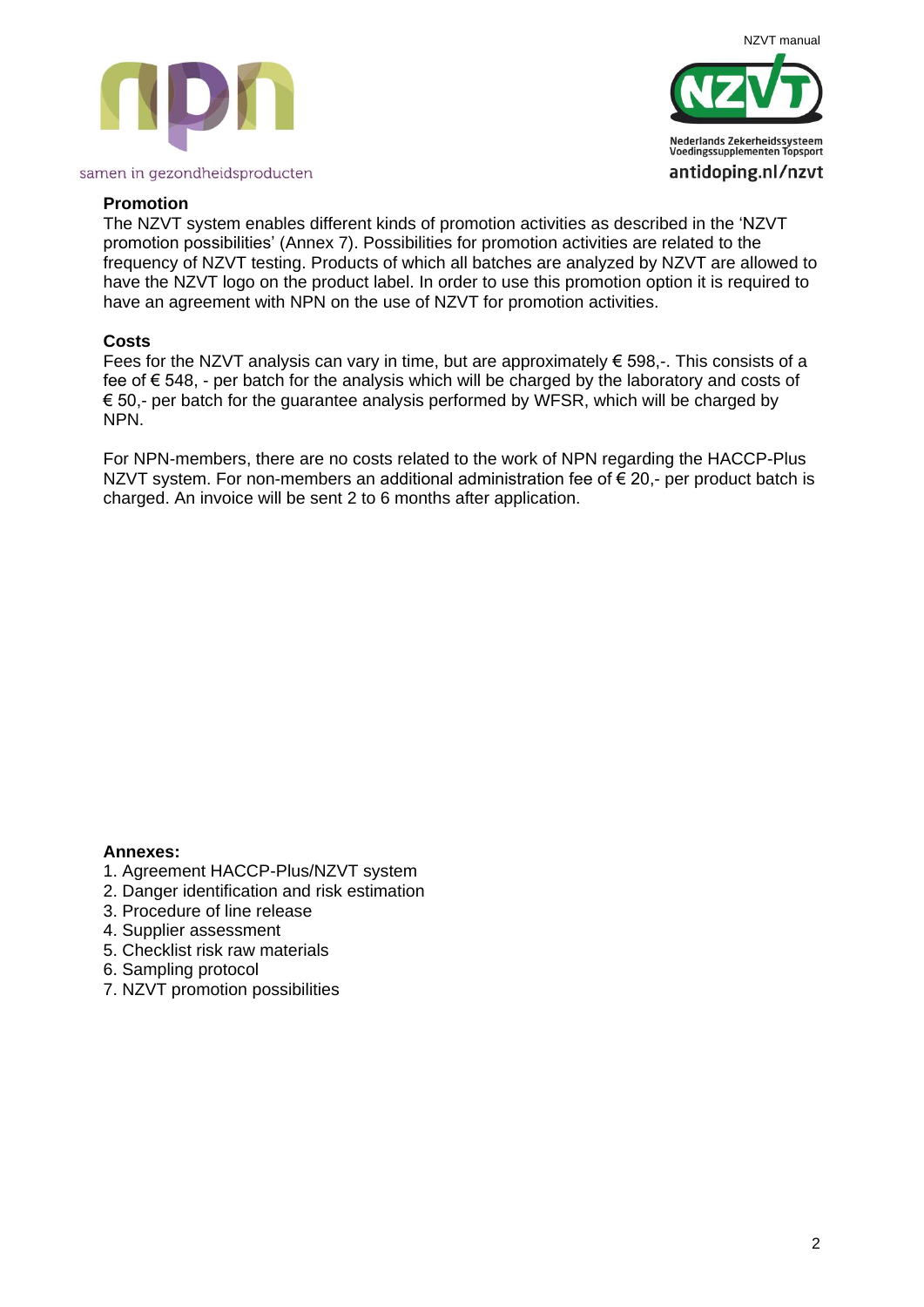



# NZVT manual Nederlands Zekerheidssysteem **Voedingssupplementen Topsport** antidoping.nl/nzvt

# **ANNEX 1: AGREEMENT HACCP-PLUS/NZVT SYSTEM**

NZVT (*Nederlands Zekerheidssysteem Voedingssupplementen Topsport*) is the Dutch security system food supplements for top-class sports.

The aim of the HACCP-Plus/NZVT system is to produce high quality food supplements for topclass sportsmen and -women. Moreover, it aims to perform an additional check on these supplements in order to minimize the risk of a positive doping test as a result of using these products.

The NZVT system is developed by NPN in collaboration with NOC\*NSF and the Doping Authority and in consultation with the Ministry for Health, Welfare and Sports (VWS) and the National Institute of Public Health and the Environment (RIVM), now WFSR.

NPN is proprietor of the NZVT system and also responsible for it. She gives both her members and non-members the opportunity to produce food supplements according to the NZVT system and have them tested subsequently. If a company and its product comply with this system, the product will be stated on a special website of the Doping Authority:

[https://www.dopingautoriteit.nl/nzvt.](https://www.dopingautoriteit.nl/nzvt) This website informs top-class sportsmen/women and coaches on products that meet the norms of the NZVT systems. These quality norms for food supplements are based on the most recent doping list of the IOC and the World Anti-Doping Agency (WADA) and are formulated under guidance of the Doping Authority.

The NZVT system consists of:

- Additional attention to all parts of product composition, production, packaging, labeling and sale, in a similar way as the legally required HACCP system. This so-called HACCP-Plus/NZVT system of NPN is meant to minimize the risk of a positive doping test.
- A batch-wise control method conform the NZVT doping analysis, which is performed by laboratories especially appointed for this purpose. This analysis is paid by the company.
- An assessment regarding compliance with the specified norms, concerning the whole batch of the product sample.
- Reporting the batch of products that meet all specified norms on a special website of the Doping Authority:<https://www.dopingautoriteit.nl/nzvt>
- A control trial of the system carried out by WFSR; meaning that some of the samples are investigated again at random as an extra security. For this, companies are required to send an additional sample of the batch to WFSR next to sending samples to the laboratory.
- Top-class sportsmen/women and their coaches are recommended by NOC\*NSF and the Doping Authority to use NZVT tested food supplements notified on the website of the Doping Authority.

Both members and non-members of NPN that wish to obey the rules of the abovementioned quality system can join. These companies may promote their participation in the NZVT system conform the 'NZVT promotion activities' (Annex 7). Companies participating in the NZVT system with at least two batches of the same product per year are allowed to advertise according to phase 2 of Annex 7. This has to be announced by the company in advance in the Checklist POA (Form 1).

In agreement: Initials: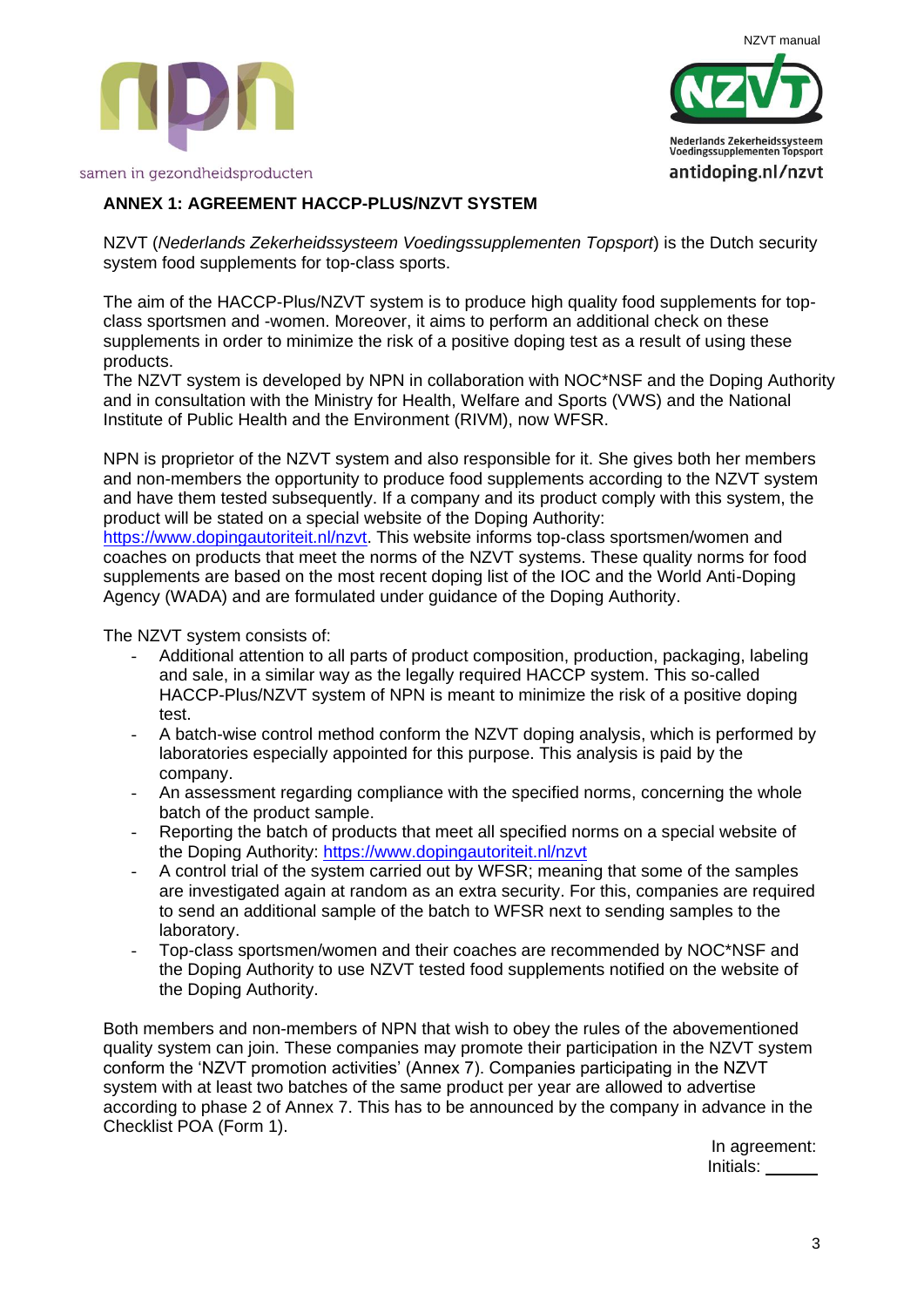



In order to participate in the NZVT system it is required to sign this agreement form meaning your company agrees with the system. Thereby the company commits itself to follow the complete system and all its instructions. It is not possible to carry out the HACCP-Plus/NZVT system partly, for example only the batch-wise control method. Only if all of the conditions are accomplished, a company can submit samples for the batch-wise control. Confirmation of compliance gives a company the rights for placing their product on the NZVT-website.

Although NPN has developed the HACCP-Plus/NZVT system with all available knowledge on HACCP and doping indicative substances, the participating company is and ultimately remains responsible for a careful execution of the HACCP-plus/NZVT system and for its products meeting all legal and doping norms. If it becomes evident that, for whatever reason, a product does not meet the norms set for the laboratories analysis by means of WFSR's control trial or by use of sportsmen/women, NPN or its NZVT related partners cannot be held legally responsible for this. Companies themselves remain wholly responsible for their products.

For NPN-members, no costs are charged for the work that NPN has performed regarding the HACCP-Plus NZVT system. For non-members an administration fee of € 20,- per product batch is charged. An invoice will be sent after analyzing the products.

Signed in agreement:

Date: Date: Name of person responsible:

Company name: Signature: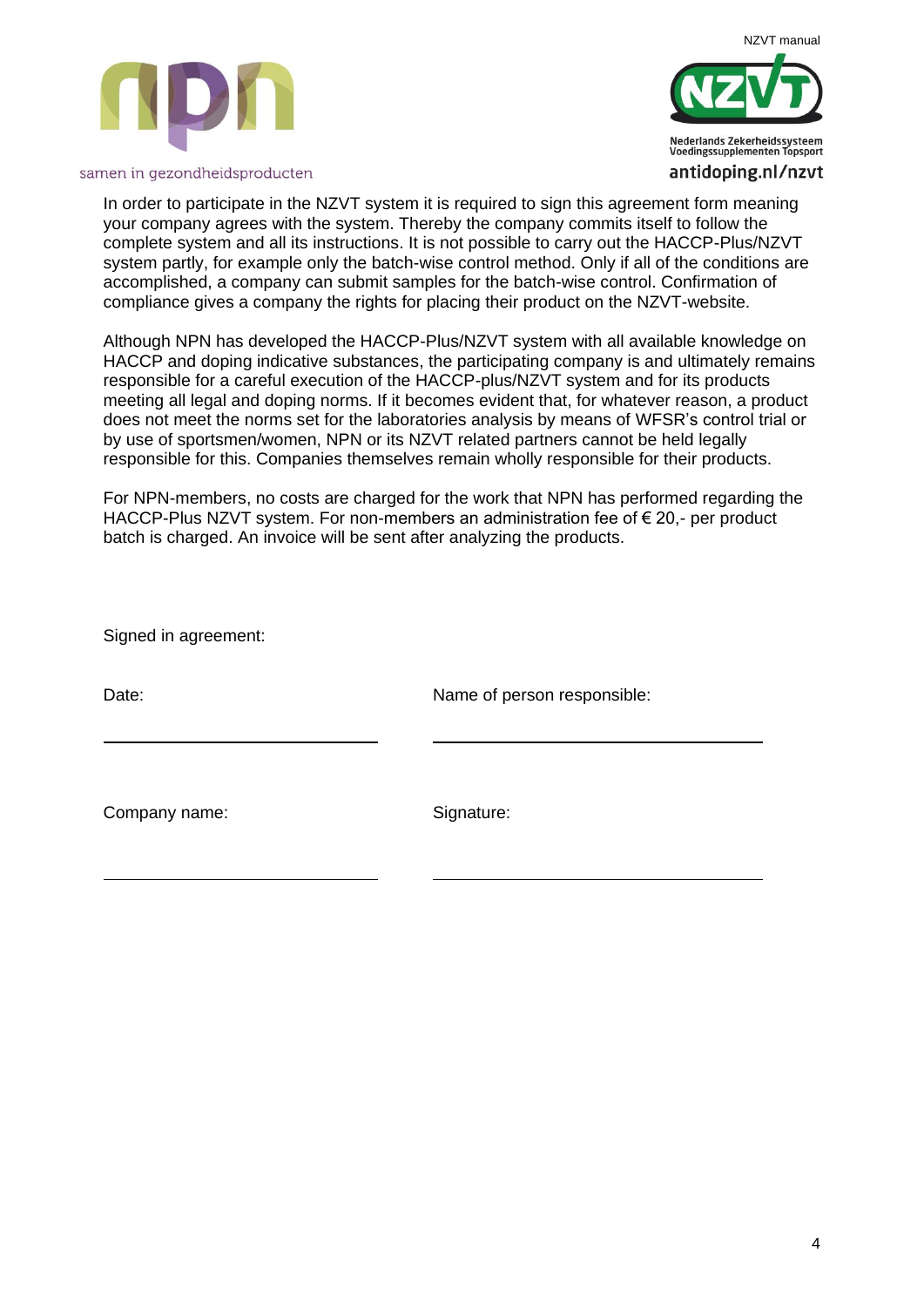



# **ANNEX 2: Danger identification and risk estimation HACCP-plus / NZVT system (F04-05)**

#### **Explanation of symbols**

Table design:

| <b>DANGER IDENTIFICATION</b> |                    |                                 |                               |           | <b>RISK</b><br><b>ESTIMATION</b> |        |            |
|------------------------------|--------------------|---------------------------------|-------------------------------|-----------|----------------------------------|--------|------------|
| <b>Process step</b>          | <b>Danger</b>      |                                 | <b>Precautionary measures</b> | Questions |                                  | CCP.   |            |
|                              | <b>Description</b> | <b>Nature</b><br>(M, C,<br>P, A |                               | Ch        |                                  | D<br>r | <b>POA</b> |

Nature of danger:

| Nature of danger<br>(M, C, P, A) | <b>Example</b>                                                                   |
|----------------------------------|----------------------------------------------------------------------------------|
| Microbiological danger           | Bacteria, mould, yeast, virus                                                    |
| Chemical danger                  | Remainders of disinfectant, detergent and pesticide, overdose of active material |
| <b>Physical danger</b>           | Wood splinters, sand, stones, splinters of glass, metal, plastic, vermin         |
| Allergens                        | I Nuts (peanuts, cashew)                                                         |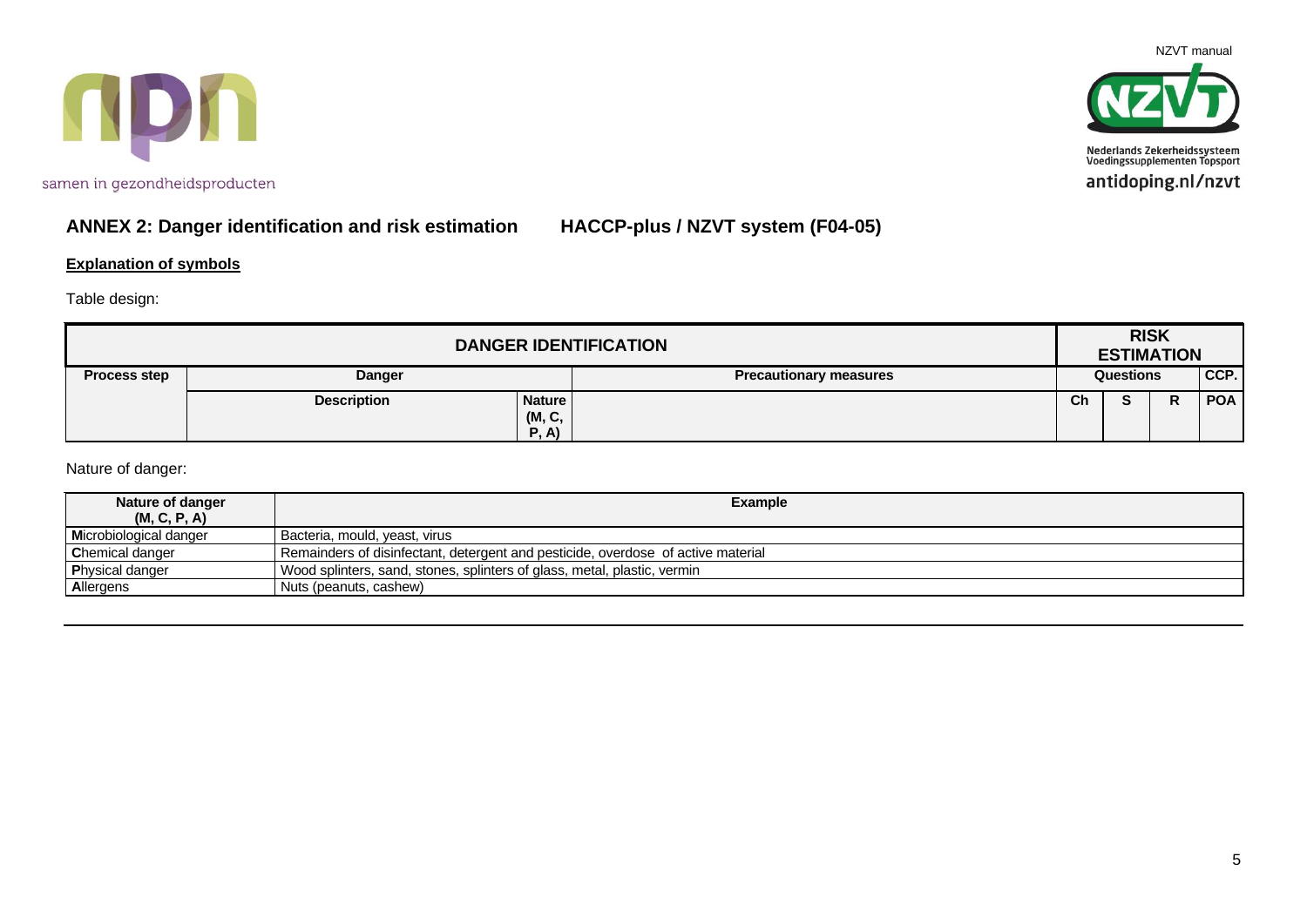



#### Questions:

| <b>S=SERIOUSNESS</b>                                                               |                                         | <b>Ch</b> = CHANCE: FREQUENCY OF OCCURANCE<br>(IN END PRODUCT / FOR CONSUMER) |                                        |
|------------------------------------------------------------------------------------|-----------------------------------------|-------------------------------------------------------------------------------|----------------------------------------|
| Great (G)<br>Fatal consequences, serious/chronic disease,<br>irreparable problems  |                                         |                                                                               |                                        |
| Moderate (M)<br>Substantial problems, taking action<br>immediately or at long term |                                         | 3                                                                             |                                        |
| Little (L)<br>Inconvenience, normal recovery possible                              |                                         |                                                                               |                                        |
|                                                                                    | Great (G)<br>Will probably never happen | Moderate (M)<br>Can take action (wrong use, storage,<br>handling)             | Little (L)<br>Will happen (very) often |

| $R = Risk$<br>classification | Type of management<br>measure               | Undertake the following action                                                                                                                                                                                                               |
|------------------------------|---------------------------------------------|----------------------------------------------------------------------------------------------------------------------------------------------------------------------------------------------------------------------------------------------|
|                              | No separate management<br>measure necessary | Verify if the precautionary measures work.                                                                                                                                                                                                   |
|                              | Periodical measure                          | Review periodically the implemented measure on current insights.<br>Verifiable record in audit/verification plan.                                                                                                                            |
|                              | General management<br>measure (POA)         | For example: adequate hygiene measurements, cleaning procedure, purchase procedure, pest control, complaint handling.<br>Apply decision tree; in case no CCP then automatically a POA.<br>Demonstrable recording in audit/verification plan. |
|                              | Specific management<br>measure (CCP)        | A measurement especially developed to control the risk.<br>Apply decision tree. If:<br>1) no CCP then automatically a POA $\uparrow$<br>2) CCP, develop monitoring system                                                                    |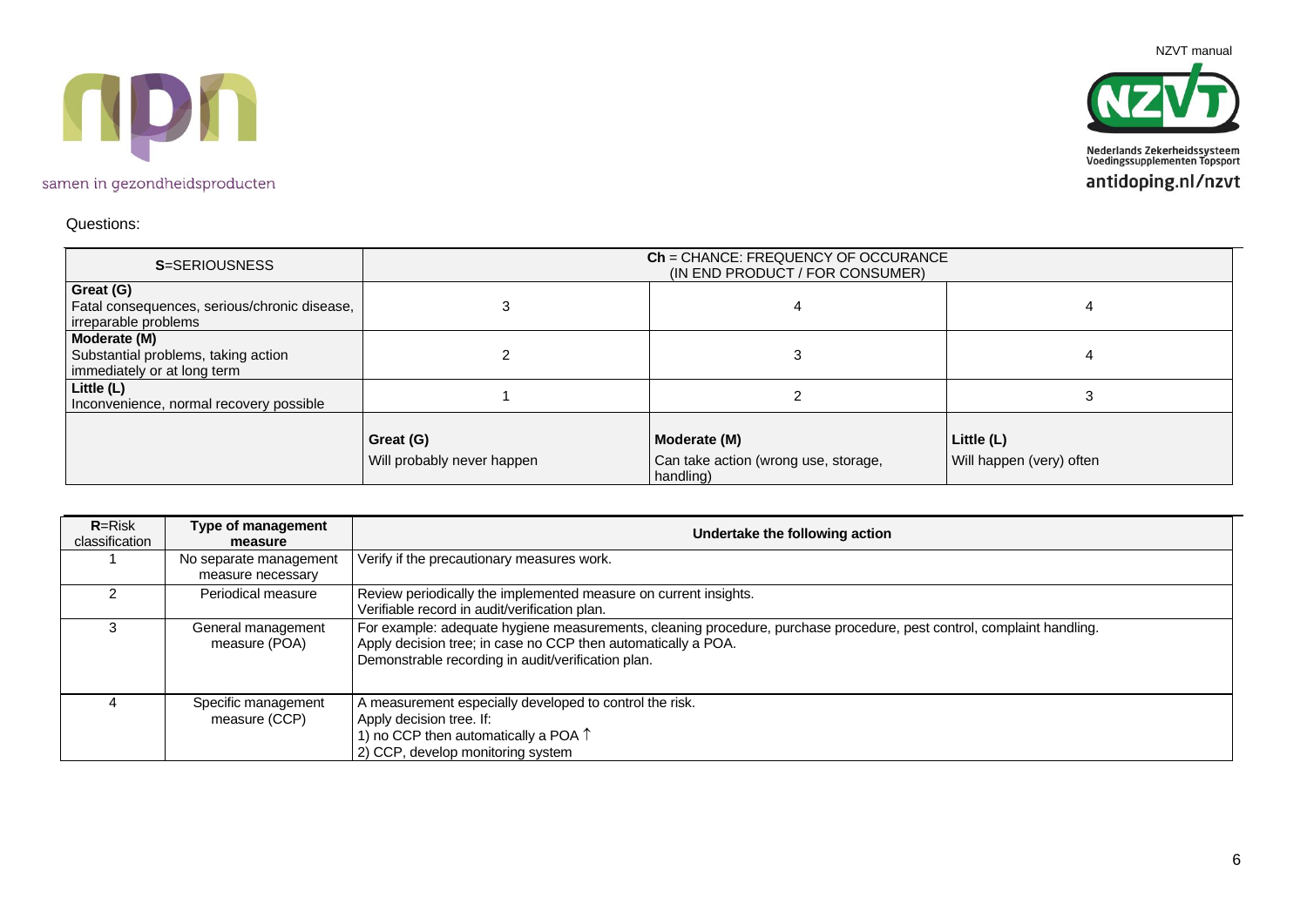NZVT manual



#### samen in gezondheidsproducten



#### **Danger identification and risk estimation**

- Date on which DI (Danger Identification)/RE (Risk Estimation) is carried out:
- Date of checking/verifying precautionary measures (or earlier, in case of changes in product/process):

|                                                    | <b>DANGER IDENTIFICATION</b>                                                                                         |                               |                                                                                                                                                                                                                                                                                                                                                                                                                                                                                                                        |    |                  | <b>RISK</b><br><b>ESTIMATION</b> |            |  |  |
|----------------------------------------------------|----------------------------------------------------------------------------------------------------------------------|-------------------------------|------------------------------------------------------------------------------------------------------------------------------------------------------------------------------------------------------------------------------------------------------------------------------------------------------------------------------------------------------------------------------------------------------------------------------------------------------------------------------------------------------------------------|----|------------------|----------------------------------|------------|--|--|
| <b>Process step</b>                                | <b>Danger</b>                                                                                                        |                               | <b>Precautionary measures</b>                                                                                                                                                                                                                                                                                                                                                                                                                                                                                          |    | <b>Questions</b> |                                  | CCP.       |  |  |
|                                                    | <b>Description</b>                                                                                                   | <b>Nature</b><br>(M, C, P, A) |                                                                                                                                                                                                                                                                                                                                                                                                                                                                                                                        | Ch | S                | R                                | <b>POA</b> |  |  |
|                                                    |                                                                                                                      |                               |                                                                                                                                                                                                                                                                                                                                                                                                                                                                                                                        |    |                  |                                  |            |  |  |
| $\mathbf{1}$ .<br><b>Development</b><br>of recipes | Negative side effects as a result of a<br>wrong choice or combination of raw<br>materials or incorrect/unsafe dosage | C                             | When formulating new or editing existing recipes, test the raw<br>1.<br>materials with the NPN-checklist dispensing development (only<br>available in Dutch) and the Food Law. Moreover, consult experts<br>and perform literature research.<br>Have new or adjusted recipes tested by the supplier. The supplier<br>2.<br>confirms the test in writing.<br>Chance is Moderate: interchange mcg and mg, too high dosages.<br>Seriousness is Moderate: long-term use or high dosage might give<br>adverse side effects. | М  | м                | 3                                | <b>POA</b> |  |  |
| b. HACCP-<br><b>Plus/NZVT</b>                      | Use of certain raw materials by<br>sportsmen/women could give positive<br>doping result.                             | C                             | During recipe development, make use of the list with doping-<br>indicative substances of the NPN-checklist risk raw materials.<br>Chance is Moderate: the chance for choosing an incorrect recipe while<br>using the NPN-checklist risk raw materials, is small regarding the<br>target group of sportsmen/women.<br>Seriousness is Great: a positive doping result has serious<br>consequences for a top class sportsman/woman.                                                                                       | M  | G                | 4                                | <b>POA</b> |  |  |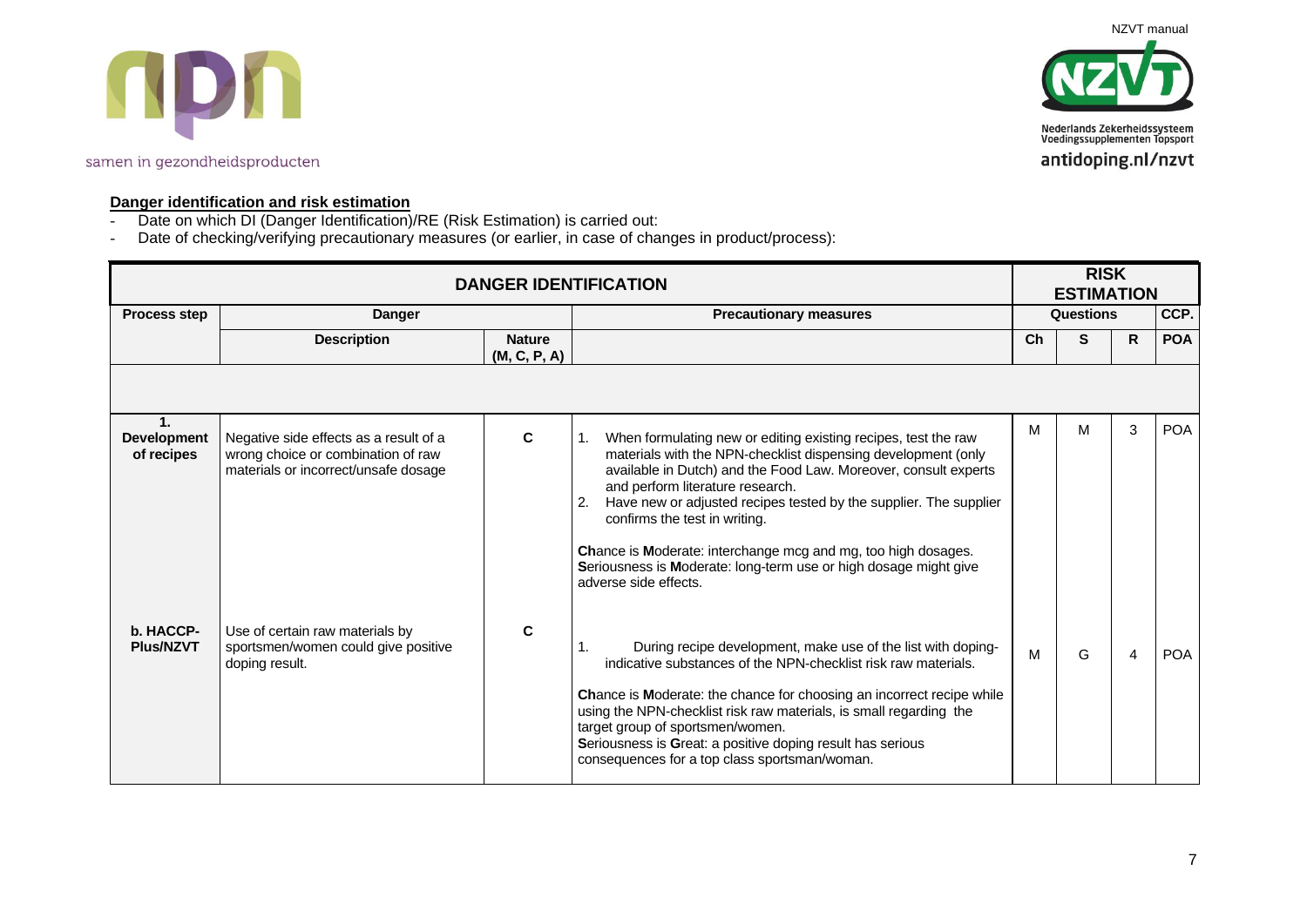



| <b>DANGER IDENTIFICATION</b>        |                                                                                                              |                               |                                                                                                                                                        |           | <b>RISK</b><br><b>ESTIMATION</b> |    |            |  |  |
|-------------------------------------|--------------------------------------------------------------------------------------------------------------|-------------------------------|--------------------------------------------------------------------------------------------------------------------------------------------------------|-----------|----------------------------------|----|------------|--|--|
| <b>Process step</b>                 | <b>Danger</b>                                                                                                |                               | <b>Precautionary measures</b>                                                                                                                          | Questions |                                  |    | CCP.       |  |  |
|                                     | <b>Description</b>                                                                                           | <b>Nature</b><br>(M, C, P, A) |                                                                                                                                                        | Ch        | S                                | R. | <b>POA</b> |  |  |
| 2.<br><b>Choice of</b><br>packaging | Stability of the product in the package<br>intended for it. Influence of light, moisture<br>and temperature. | <b>MCP</b>                    | Stability studies.<br>Correct advice on storage on the label.<br>Sealed package.                                                                       | M         |                                  | 2  | n/a        |  |  |
| b. HACCP-<br><b>Plus/NZVT</b>       | No additional risk regarding NZVT.                                                                           |                               | Chance is Moderate: with precautionary measures, chance is small<br>Seriousness is Little: deviations in smell and taste, but no direct health<br>risk |           |                                  |    | n/a        |  |  |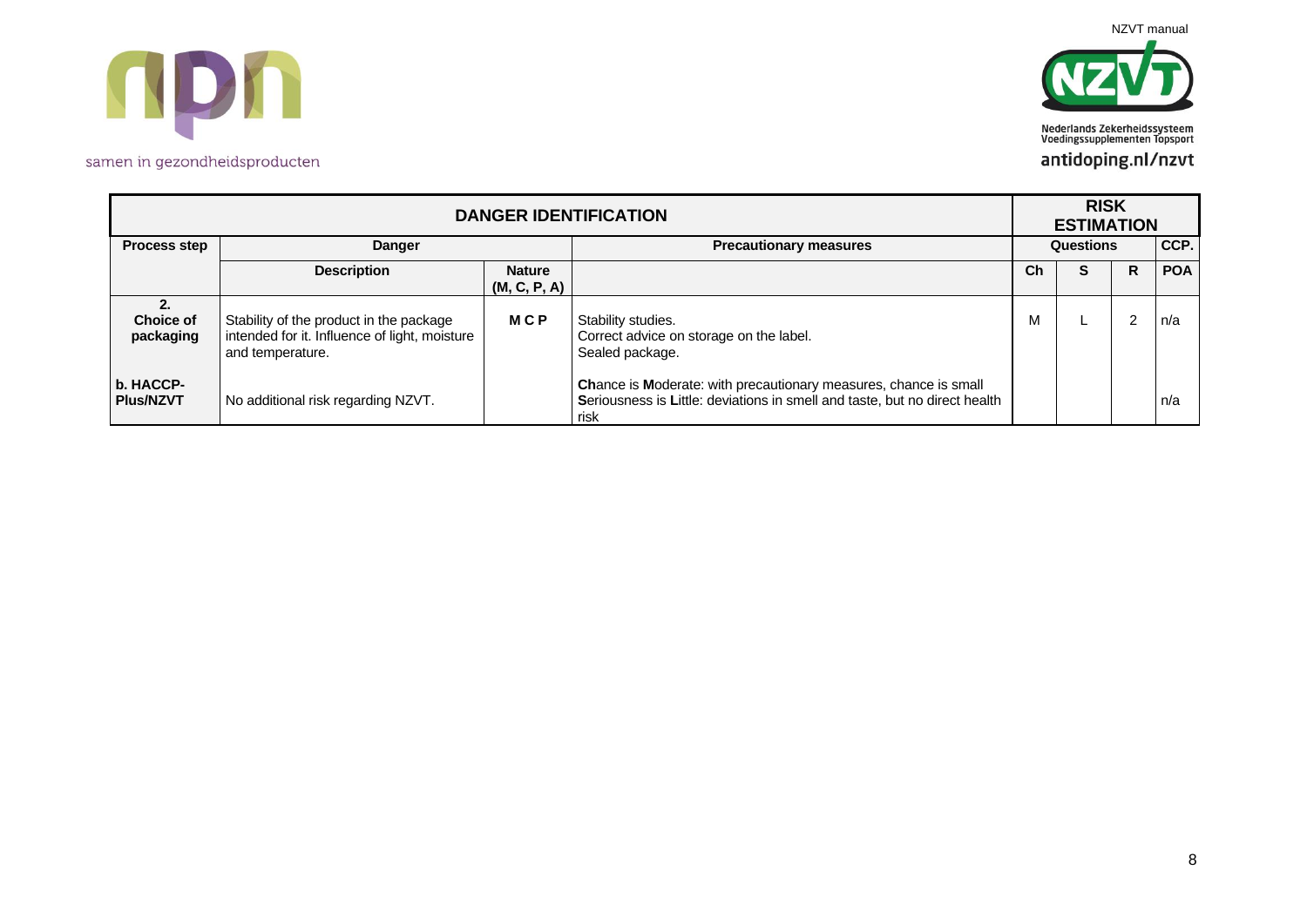



|                                        | <b>DANGER IDENTIFICATION</b>                                                                                                                           |                               |                                                                                                                                                                                                                                                                                                                                                                                                                                                                                                                                                                                                                                                                                                                                                                                                                                                                                                                                                                                                                                                                                                                                                             |    |                  | <b>RISK</b><br><b>ESTIMATION</b> |            |  |
|----------------------------------------|--------------------------------------------------------------------------------------------------------------------------------------------------------|-------------------------------|-------------------------------------------------------------------------------------------------------------------------------------------------------------------------------------------------------------------------------------------------------------------------------------------------------------------------------------------------------------------------------------------------------------------------------------------------------------------------------------------------------------------------------------------------------------------------------------------------------------------------------------------------------------------------------------------------------------------------------------------------------------------------------------------------------------------------------------------------------------------------------------------------------------------------------------------------------------------------------------------------------------------------------------------------------------------------------------------------------------------------------------------------------------|----|------------------|----------------------------------|------------|--|
| <b>Process step</b>                    | <b>Danger</b>                                                                                                                                          |                               | <b>Precautionary measures</b>                                                                                                                                                                                                                                                                                                                                                                                                                                                                                                                                                                                                                                                                                                                                                                                                                                                                                                                                                                                                                                                                                                                               |    | <b>Questions</b> |                                  | CCP.       |  |
|                                        | <b>Description</b>                                                                                                                                     | <b>Nature</b><br>(M, C, P, A) |                                                                                                                                                                                                                                                                                                                                                                                                                                                                                                                                                                                                                                                                                                                                                                                                                                                                                                                                                                                                                                                                                                                                                             | Ch | S                | R.                               | <b>POA</b> |  |
| 3.<br><b>Ordering from</b><br>supplier | Presence of contaminants in products as<br>a result of non-compliance of quality<br>arrangements by supplier.                                          | <b>MCP</b>                    | Conclude the Quality Agreement (suppliers question list) with<br>1.<br>suppliers. Procedure for qualification of suppliers, list of<br>acceptable suppliers.<br>Chance is Moderate: there are suppliers that do not comply very<br>accurately with quality norms.<br>Seriousness is Moderate: impure raw materials or contaminations can<br>cause health problems.                                                                                                                                                                                                                                                                                                                                                                                                                                                                                                                                                                                                                                                                                                                                                                                          | M  | M                | 3                                | <b>POA</b> |  |
| b. HACCP-<br><b>Plus/NZVT</b>          | Positive doping results due to contact<br>with doping-indicative substances.<br>Intentional tainting ("spiking") with<br>doping-indicative substances. | C                             | Only suppliers/producers who adhere to the HACCP-plus system<br>and have signed the Supplier assessment (F-08-03) with explicit<br>emphasis on doping-free (points 7 and 8) are allowed to supply<br>raw materials/products for NZVT-products.<br>If possible, audit supplier at least once per year.<br>Supplier of raw materials has to be familiar with the doping list<br>WADA and should guarantee in writing that the raw<br>materials/products supplied comply with the norms set (see<br>supplier's evaluation F-08-03).<br>Purchase risk raw materials which are being tainted sometimes<br>(e.g. Ginseng, Creatine, Ephedra, Guarana) only with the<br>guarantee of the supplier incl. certificates.<br>In case a supplier is from outside EU, certainly including the USA<br>where no obligation for HACCP exists, the supplier has to guarantee<br>via a certificate and quality analysis per batch that the product<br>complies with the norms of NZVT.<br>Chance is Moderate: there are suppliers that do not comply very<br>accurately with quality norms.<br>Seriousness is Great: positive doping result for top class<br>sportsmen/women. | M  | G                | 4                                | <b>POA</b> |  |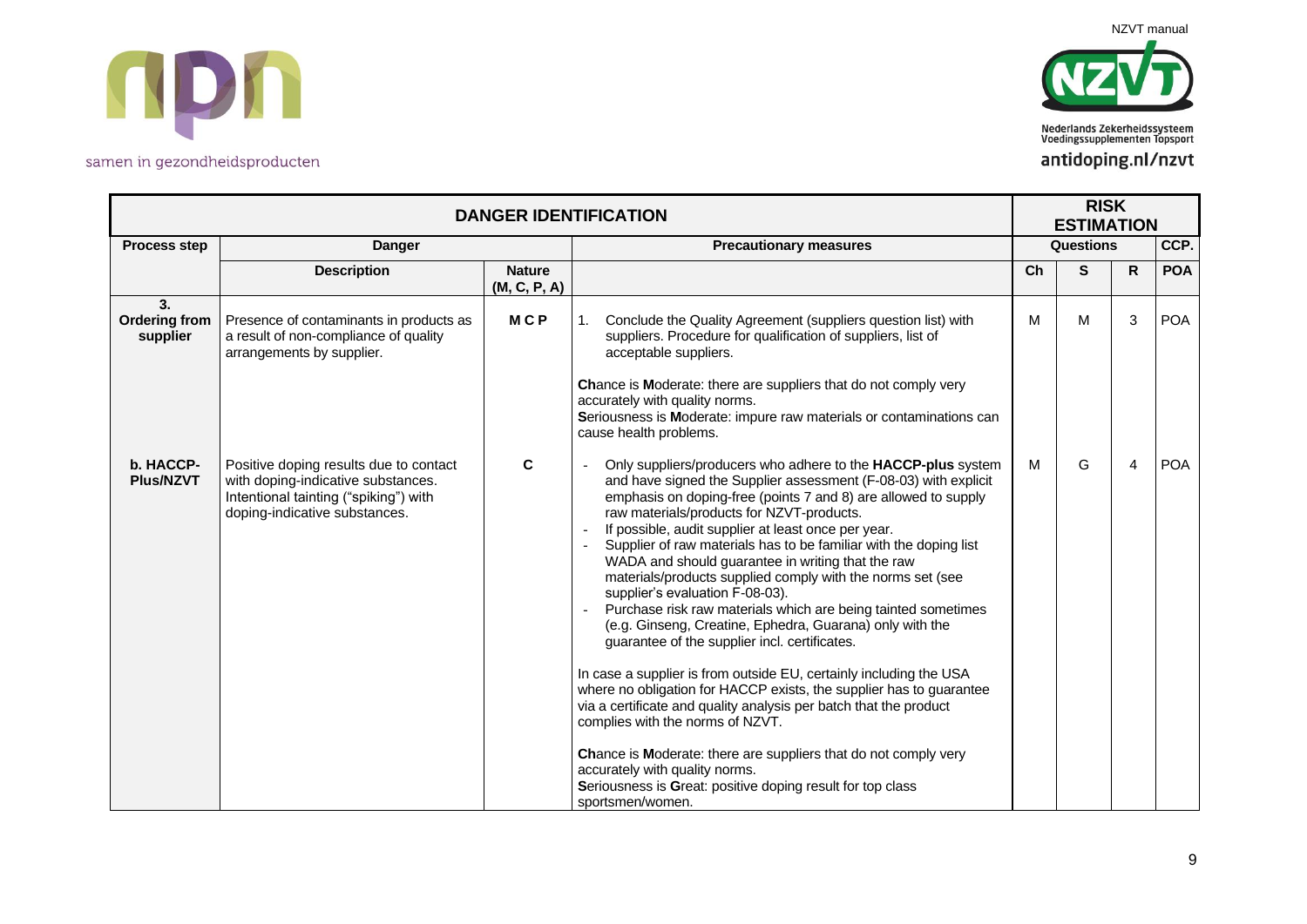



|                               | <b>DANGER IDENTIFICATION</b>                                                                                                                                                                      |                               |                                                                                                                                                                                                                                                                                                                                                                                                                                                                                                                                                                                                                                                                                                                                        |                  |   | <b>RISK</b><br><b>ESTIMATION</b> |            |  |
|-------------------------------|---------------------------------------------------------------------------------------------------------------------------------------------------------------------------------------------------|-------------------------------|----------------------------------------------------------------------------------------------------------------------------------------------------------------------------------------------------------------------------------------------------------------------------------------------------------------------------------------------------------------------------------------------------------------------------------------------------------------------------------------------------------------------------------------------------------------------------------------------------------------------------------------------------------------------------------------------------------------------------------------|------------------|---|----------------------------------|------------|--|
| <b>Process step</b>           | <b>Danger</b>                                                                                                                                                                                     |                               | <b>Precautionary measures</b>                                                                                                                                                                                                                                                                                                                                                                                                                                                                                                                                                                                                                                                                                                          | <b>Questions</b> |   |                                  | CCP.       |  |
|                               | <b>Description</b>                                                                                                                                                                                | <b>Nature</b><br>(M, C, P, A) |                                                                                                                                                                                                                                                                                                                                                                                                                                                                                                                                                                                                                                                                                                                                        | Ch               | S | R.                               | <b>POA</b> |  |
| 4.<br>Quality                 | Presence of chemical, physical and<br>microbiological contaminations such as<br>PAHs, PCBs and heavy metals that could<br>be present naturally in raw materials or<br>through production process. | <b>MCP</b>                    | Be familiar with the specifications of raw materials and their origin.<br>1.<br>Follow the information in the NPN newsletter accurately (only<br>2.<br>available in Dutch)<br>Checklist of specifications semi-manufactured goods (only<br>3.<br>available in Dutch)<br>Supplier provides a certificate of analysis together with the order<br>4.<br>confirmation or on delivery of the goods.<br>The supplier keeps a sample of each charge as a backup. If any<br>5.<br>problems occur an analysis can be carried out.<br>Visual control on receipt. Beware on accurate and closed<br>6.<br>packaging. All incoming products have to be assessed and<br>released by the management or its stand-in (record on registration<br>form). | M                | M | 3                                | <b>POA</b> |  |
| b. HACCP-<br><b>Plus/NZVT</b> | Cross-contamination of doping-indicative<br>substances during production and<br>packing.                                                                                                          | $\mathbf c$                   | <b>Chance is Moderate: Products with increased contents of undesirable</b><br>substances are present on the market from time to time.<br>Seriousness is Moderate: in case of impure raw materials and<br>contaminations, too high contents of trace elements or water-soluble<br>vitamins. However, acute problems do not occur usually.<br>Procedure of line release /or separate production lines<br>2.<br>Procedure for traceability by supplier and distributor<br>Chance is Moderate: if process is fallowed adequately.<br>Seriousness is Great: positive doping result.                                                                                                                                                         | M                | G | 4                                | <b>POA</b> |  |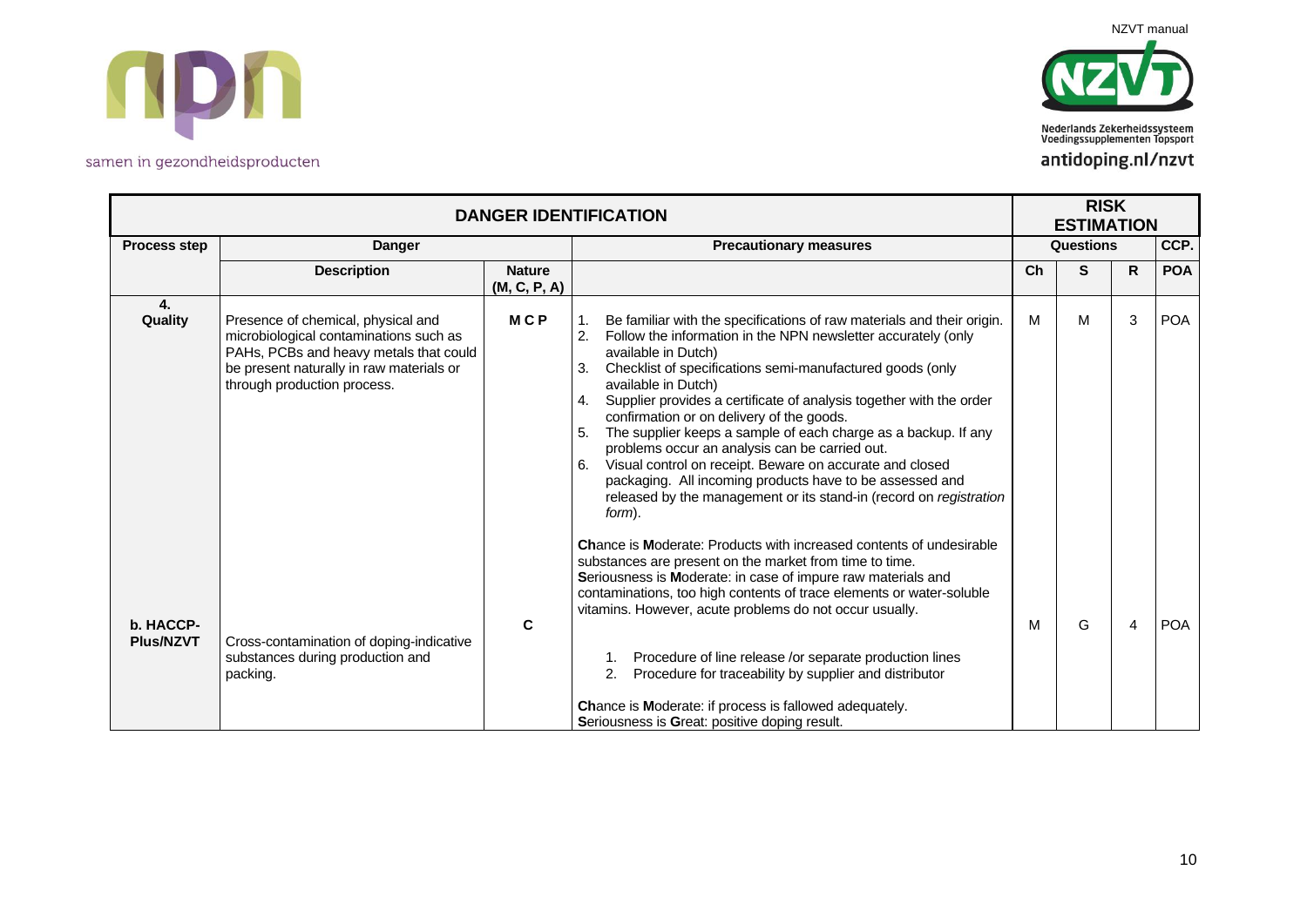



|                                        | <b>DANGER IDENTIFICATION</b>                                                                           |                               |                                                                                                                                                                                                                                                                                                                                                                                                                                                                                                                                                                                                                                                    |           | <b>RISK</b><br><b>ESTIMATION</b> |                     |                   |  |
|----------------------------------------|--------------------------------------------------------------------------------------------------------|-------------------------------|----------------------------------------------------------------------------------------------------------------------------------------------------------------------------------------------------------------------------------------------------------------------------------------------------------------------------------------------------------------------------------------------------------------------------------------------------------------------------------------------------------------------------------------------------------------------------------------------------------------------------------------------------|-----------|----------------------------------|---------------------|-------------------|--|
| <b>Process step</b>                    | <b>Danger</b>                                                                                          |                               | <b>Precautionary measures</b>                                                                                                                                                                                                                                                                                                                                                                                                                                                                                                                                                                                                                      | Questions |                                  |                     | CCP.              |  |
|                                        | <b>Description</b>                                                                                     | <b>Nature</b><br>(M, C, P, A) |                                                                                                                                                                                                                                                                                                                                                                                                                                                                                                                                                                                                                                                    | Ch        | S                                | R.                  | <b>POA</b>        |  |
| 5.<br><b>Making label</b><br>b. HACCP- | A wrong recommended dosage, absence<br>of obligatory warnings.<br>Sportsmen/women that without knowing |                               | Use NPN-Checklist labelling, which is for sale and only available<br>in Dutch.<br>2.<br>Double check test text.<br><b>Chance is Little: if using the NPN-checklist labelling, which is for sale</b><br>and only available in Dutch.<br>Seriousness is Moderate: in the absence of warnings such as 'do not<br>use during pregnancy', health risks can occur.                                                                                                                                                                                                                                                                                       |           | M<br>G                           | $\overline{2}$<br>3 | n/a<br><b>POA</b> |  |
| <b>Plus/NZVT</b>                       | use products that can lead to a positive<br>doping result                                              |                               | Products containing Ephedra or caffeine (by nature), must<br>have this stated clearly on the product label. In the list of<br>ingredients, Ephedra sinica should be notified as such and<br>not referred to with a fantasy name. Behind its Dutch name,<br>"Ephedra" should be written between brackets. In case<br>caffeine containing raw materials appear in the list of<br>ingredients, state behind the ingredient "contains caffeine<br>(by nature)" between brackets.<br><b>Chance is Little : if using the NPN-checklist labelling, which is for sale</b><br>and only available in Dutch.<br>Seriousness is Great: positive doping result. |           |                                  |                     |                   |  |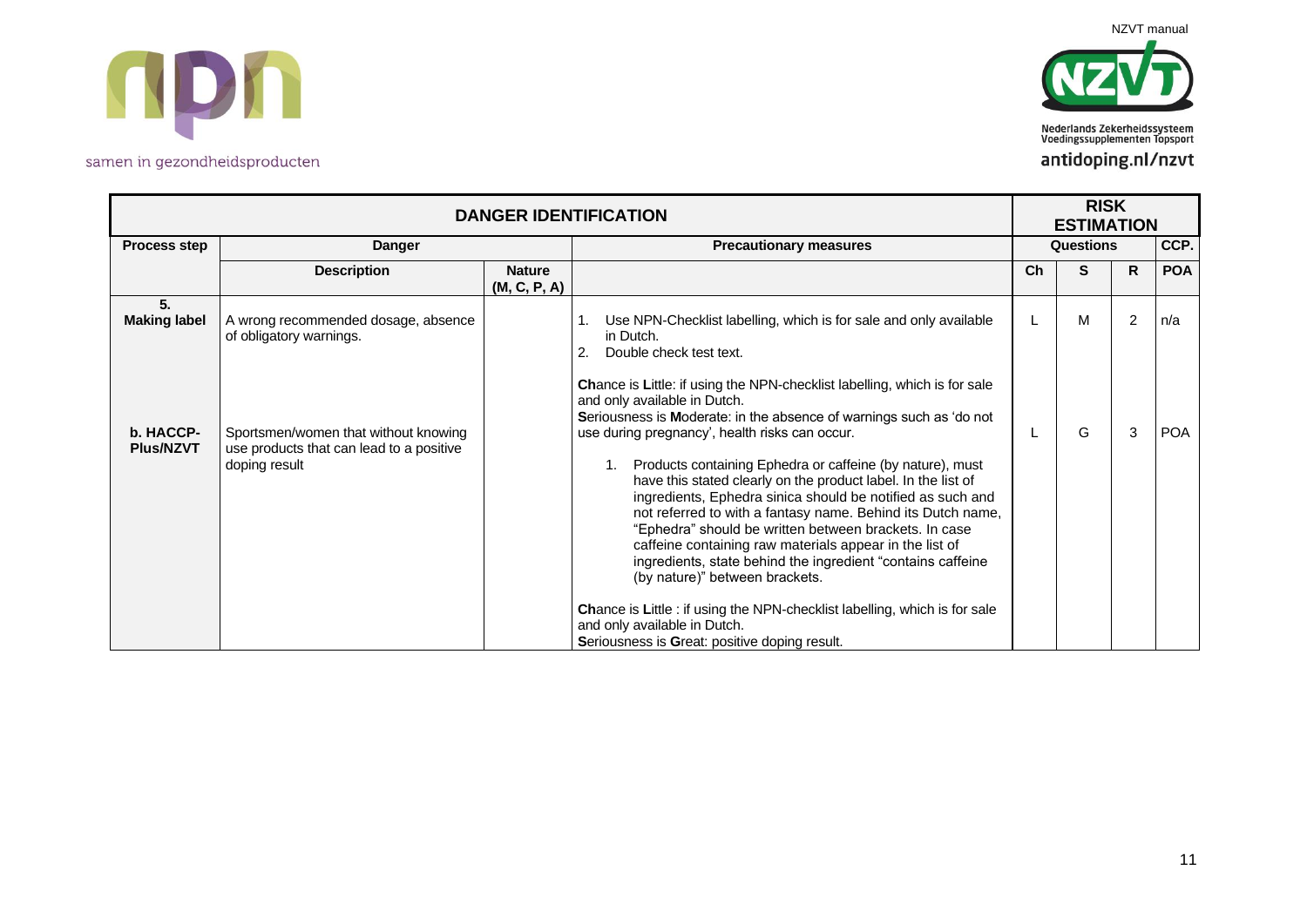



|                                            | <b>DANGER IDENTIFICATION</b>                                                                                  |                               |                                                                                                                                                                                                                                                                                                                                                                                                                                                                          |    |                  | <b>RISK</b><br><b>ESTIMATION</b> |            |  |  |
|--------------------------------------------|---------------------------------------------------------------------------------------------------------------|-------------------------------|--------------------------------------------------------------------------------------------------------------------------------------------------------------------------------------------------------------------------------------------------------------------------------------------------------------------------------------------------------------------------------------------------------------------------------------------------------------------------|----|------------------|----------------------------------|------------|--|--|
| Process step                               | <b>Danger</b>                                                                                                 |                               | <b>Precautionary measures</b>                                                                                                                                                                                                                                                                                                                                                                                                                                            |    | <b>Questions</b> |                                  | CCP.       |  |  |
|                                            | <b>Description</b>                                                                                            | <b>Nature</b><br>(M, C, P, A) |                                                                                                                                                                                                                                                                                                                                                                                                                                                                          | Ch | S                | R.                               | <b>POA</b> |  |  |
| 6.<br>Inspection of<br>goods on<br>receipt | Physical contaminations in the product as<br>a result of damage during transport.<br>Interchange of products. | P                             | Every received product is being checked on: undamaged<br>packaging, visual assessment of content, charge number,<br>USE BY DATE, correct label and if necessary analysis<br>certificate.<br>The final release takes place after the manager or his/her<br>stand-in checked all products.<br>In the event that products are not delivered correctly, to be<br>3.<br>dealt with in accordance with procedure "Corrective and<br>preventive measures" (return to supplier). | M  |                  | $\overline{2}$                   | n/a        |  |  |
| b. HACCP-<br><b>Plus/NZVT</b>              | Non-guaranteed batch placed on the<br>website                                                                 |                               | <b>Chance is Moderate: there is a chance that products are damaged</b><br>during transport or delivered incorrectly.<br>Seriousness is Little: double checking prevents that customers are<br>provided with inadequate products.<br>See above mentioned measures number 1, 2 and 3.<br>Chance is Moderate: see above.<br>Seriousness is Great: chance of getting a positive doping result.                                                                               | M  | G                | 4                                | <b>POA</b> |  |  |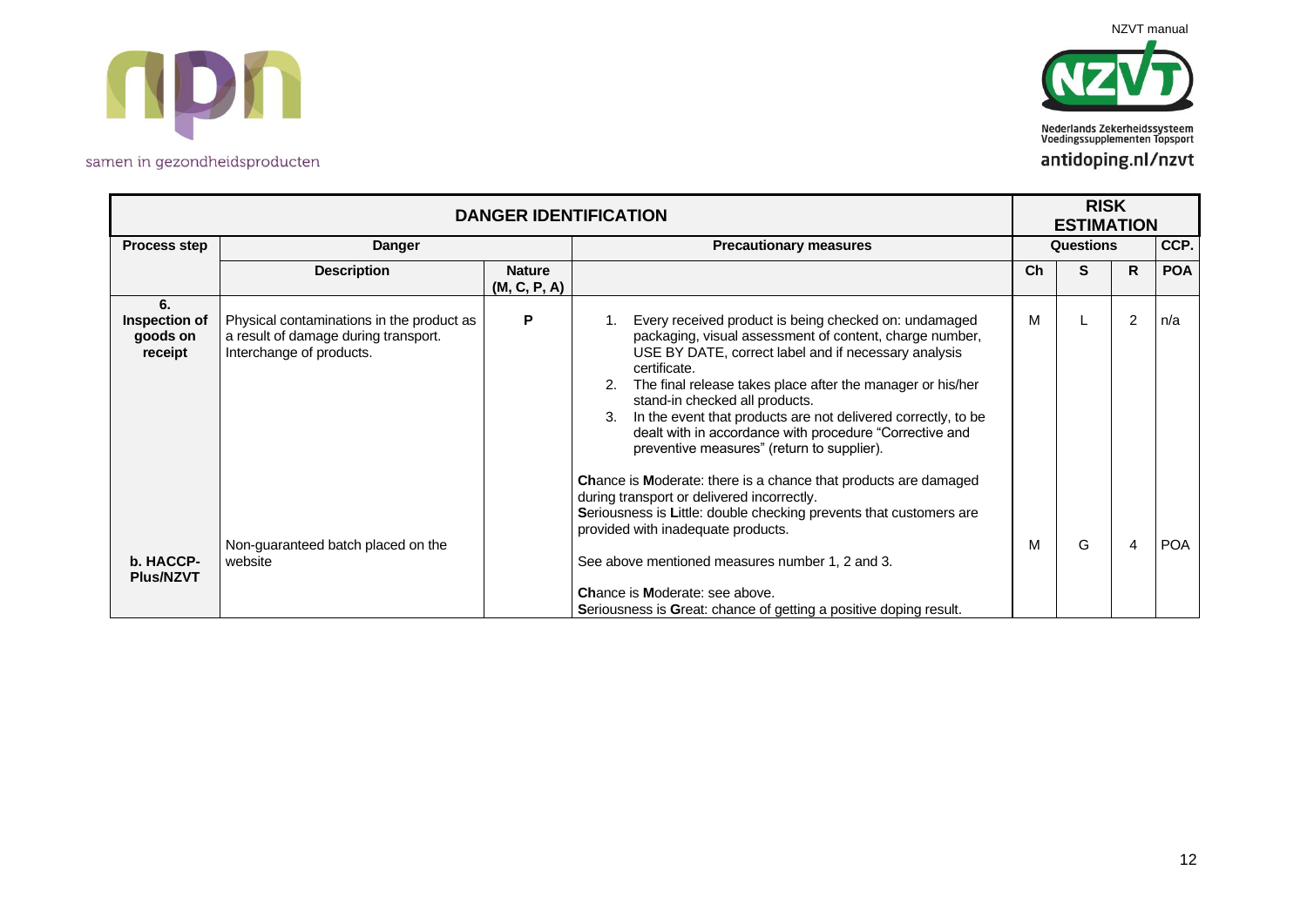



|                                                                                | <b>DANGER IDENTIFICATION</b>                                                                                                          |                               |                                                                                                                                                                                                                                                                                                                                       |           |        | <b>RISK</b><br><b>ESTIMATION</b> |                          |  |
|--------------------------------------------------------------------------------|---------------------------------------------------------------------------------------------------------------------------------------|-------------------------------|---------------------------------------------------------------------------------------------------------------------------------------------------------------------------------------------------------------------------------------------------------------------------------------------------------------------------------------|-----------|--------|----------------------------------|--------------------------|--|
| <b>Process step</b>                                                            | <b>Danger</b>                                                                                                                         |                               | <b>Precautionary measures</b>                                                                                                                                                                                                                                                                                                         | Questions |        |                                  | CCP.                     |  |
|                                                                                | <b>Description</b>                                                                                                                    | <b>Nature</b><br>(M, C, P, A) |                                                                                                                                                                                                                                                                                                                                       | Ch        | S      | R.                               | <b>POA</b>               |  |
| 7.<br>Labelling and<br>packing by<br>yourself<br>b. HACCP-<br><b>Plus/NZVT</b> | Polluted product: dirt (dust) or other<br>material.<br>Deviated amounts present in the<br>package.<br>Interchange of or wrong labels. | P                             | Check both open and closed package.<br>2.<br>Check during packaging procedure<br>3.<br>Check labels after packaging procedure<br>Chance is Moderate: irregularities can arise in the package.<br>Seriousness is Moderate: an incorrect label means incorrect<br>prescriptions too.<br>See above mentioned measures number 1, 2 and 3. | м         | м<br>G | 3<br>3                           | <b>POA</b><br><b>POA</b> |  |
|                                                                                | In case label is incorrect, there is a<br>chance that the raw materials of a<br>product give a positive doping result.                |                               | Chance is Little: in case of accurate control during and after packaging<br>procedure.<br>Seriousness is Great: an incorrect label might result in a product giving<br>a positive doping result.                                                                                                                                      |           |        |                                  |                          |  |
| 8.<br><b>Sampling</b><br>during<br>production/<br>packaging                    | Inaccurate sampling might result in<br>unreliable analysis results.                                                                   |                               | 1.<br>Take samples during production/packing according to the<br>sampling protocol: in triplicate, for purposes of check by appointed<br>quality laboratory, WFSR and as a backup for yourself.                                                                                                                                       |           | G      | 3                                | <b>POA</b>               |  |
| b. HACCP-<br><b>Plus/NZVT</b>                                                  |                                                                                                                                       |                               | Chance is Little: it might occur that one does not adhere to the<br>sampling protocol.<br>Seriousness is Great: possibility of positive doping results in case<br>analysis results unreliable.                                                                                                                                        |           |        |                                  |                          |  |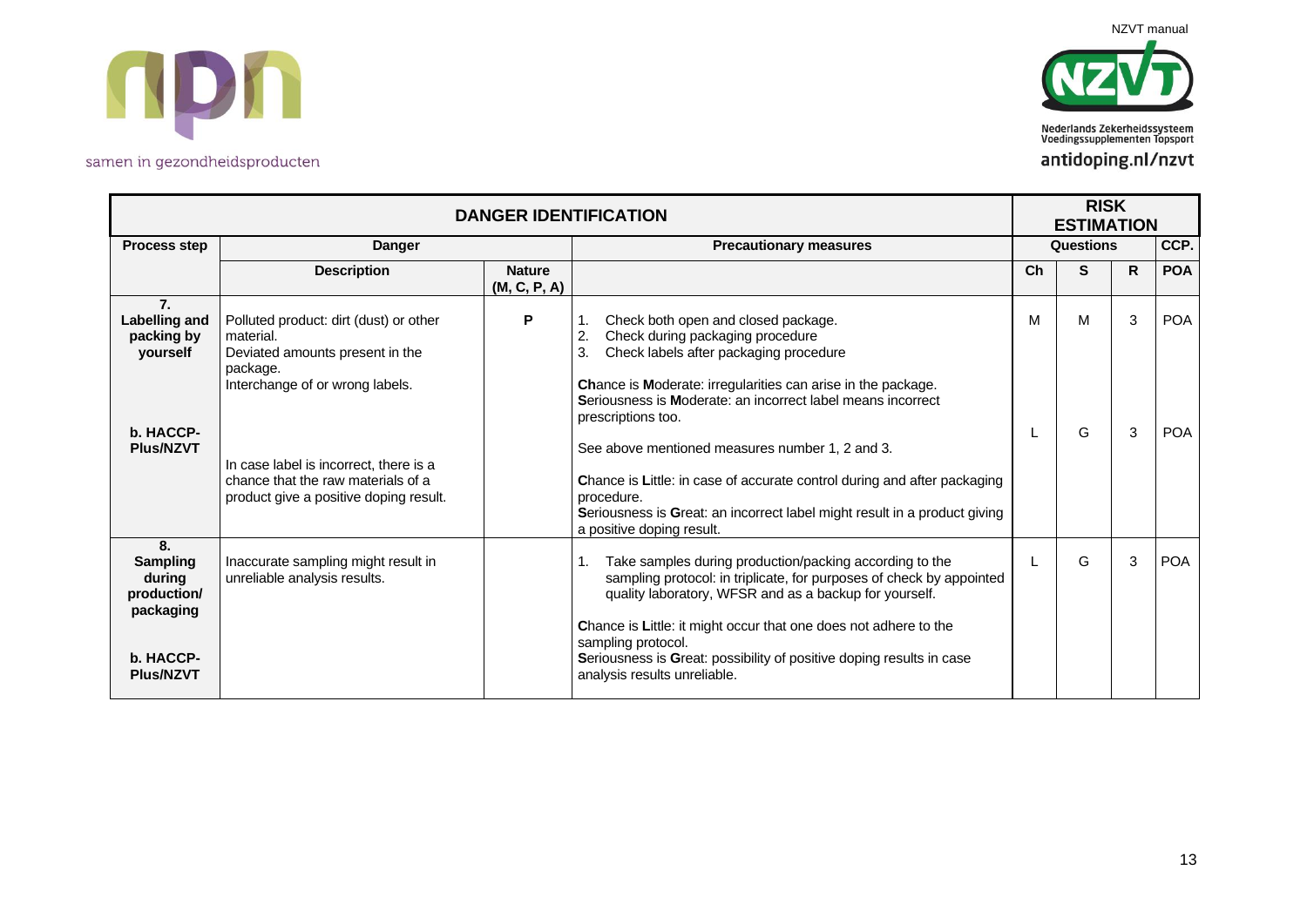



|                                                                        | <b>DANGER IDENTIFICATION</b>                                                                              |                               |                                                                                                                                                                                                                                                                                                                                                                                                                                                                                                                                                    |    |           | <b>RISK</b><br><b>ESTIMATION</b> |            |  |  |  |
|------------------------------------------------------------------------|-----------------------------------------------------------------------------------------------------------|-------------------------------|----------------------------------------------------------------------------------------------------------------------------------------------------------------------------------------------------------------------------------------------------------------------------------------------------------------------------------------------------------------------------------------------------------------------------------------------------------------------------------------------------------------------------------------------------|----|-----------|----------------------------------|------------|--|--|--|
| <b>Process step</b>                                                    | <b>Danger</b>                                                                                             |                               | <b>Precautionary measures</b>                                                                                                                                                                                                                                                                                                                                                                                                                                                                                                                      |    | Questions |                                  | CCP.       |  |  |  |
|                                                                        | <b>Description</b>                                                                                        | <b>Nature</b><br>(M, C, P, A) |                                                                                                                                                                                                                                                                                                                                                                                                                                                                                                                                                    | Ch | S         | R.                               | <b>POA</b> |  |  |  |
| 9.<br><b>Check during</b><br>storage<br>b. HACCP-<br><b>Plus/NZVT</b>  | Deterioration of products during storage<br>as a result of too long storage time.<br>No additional danger | C                             | A USE BY DATE - check during storage on the basis of overview<br>USE BY DATE reporting. This is provided to the purchaser. He or<br>she decides in consultation with marketing whether or not action<br>must be taken.<br>Chance is Little: In case of adequate buying and warehousing policy<br>there is little question of insufficient USE BY DATE.<br>Seriousness is Little: the products are preservable for quite a long<br>time. When the use-by date expires, there is a higher chance of<br>insufficient working than a food safety risk. |    |           |                                  | n/a        |  |  |  |
| 10.<br><b>Check during</b><br>storage<br>b. HACCP-<br><b>Plus/NZVT</b> | Infection by vermin during storage.<br>No additional danger                                               | м                             | Pest control is board out to a pest control firm. Possible<br>instructions given by the firm are followed strictly.<br>The warehouse employees / head of the warehouse regularly<br>carry out checks themselves.<br>Chance is Little: there is little nuisance of vermin. In addition, all<br>products are packed and therefore exposure to vermin is made<br>difficult.<br>Seriousness is Little: products are not exposed to vermin.                                                                                                             |    |           |                                  | n/a        |  |  |  |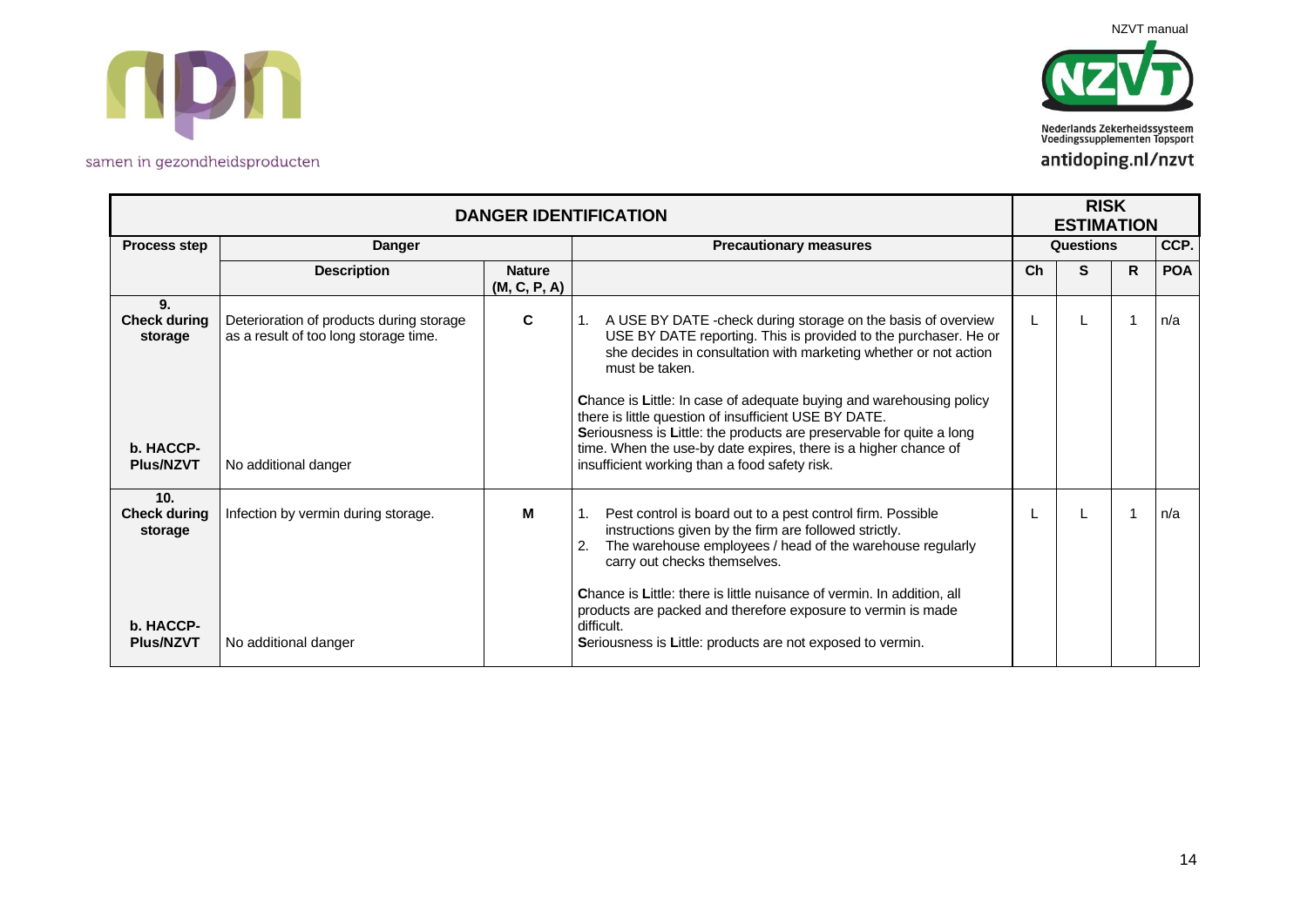



| <b>DANGER IDENTIFICATION</b>                                 |                                                                                                                                                                                    |                               |                                                                                                                                                                                                                                                                                                                                                                                                                                                                                                                                                                             |        | <b>RISK</b><br><b>ESTIMATION</b> |              |                   |
|--------------------------------------------------------------|------------------------------------------------------------------------------------------------------------------------------------------------------------------------------------|-------------------------------|-----------------------------------------------------------------------------------------------------------------------------------------------------------------------------------------------------------------------------------------------------------------------------------------------------------------------------------------------------------------------------------------------------------------------------------------------------------------------------------------------------------------------------------------------------------------------------|--------|----------------------------------|--------------|-------------------|
| <b>Process step</b>                                          | Danger                                                                                                                                                                             |                               | <b>Precautionary measures</b>                                                                                                                                                                                                                                                                                                                                                                                                                                                                                                                                               |        | Questions                        |              |                   |
|                                                              | <b>Description</b>                                                                                                                                                                 | <b>Nature</b><br>(M, C, P, A) |                                                                                                                                                                                                                                                                                                                                                                                                                                                                                                                                                                             | Ch     | S                                | $\mathsf{R}$ | <b>POA</b>        |
| 11.<br><b>Order picking</b><br>b. HACCP-<br><b>Plus/NZVT</b> | Supplying a wrong product due to<br>incorrect order picking.<br>In case of mail order, the order picker<br>takes the wrong product / wrong batch/<br>product not approved by NZVT. | C<br>C                        | The packer controls the order picking. In this way, possible<br>deviations can be noted in time.<br>Chance is Moderate: errors can occur.<br>Seriousness is Little: the customer can return products for free if a<br>delivery error occurs.<br>1. Internal: notification and double check of batch number on the order<br>form.<br>2. External: inform the user on the necessity of checking the batch<br>number on the website of the Doping Authority.<br><b>Chance is Moderate: errors can occur.</b><br>Seriousness is Great:: possibility of positive doping results. | M<br>M | G                                | 2<br>4       | n/a<br><b>POA</b> |
| 12.<br><b>Order picking</b><br>b. HACCP-<br><b>Plus/NZVT</b> | To extradite products with a short USE<br>BY DATE.<br>No additional danger                                                                                                         | C                             | Note the USE BY DATE during order picking.<br>Chance is Little: this happens rarely because of high rate of circulation<br>and correct application of FIFO and LIFO for return.<br>Seriousness is Little: the products are preservable for quite a long<br>time. When the use-by date expires, there is more likely a matter of<br>insufficient working, than a food safety risk.                                                                                                                                                                                           |        |                                  | 1            | n/a               |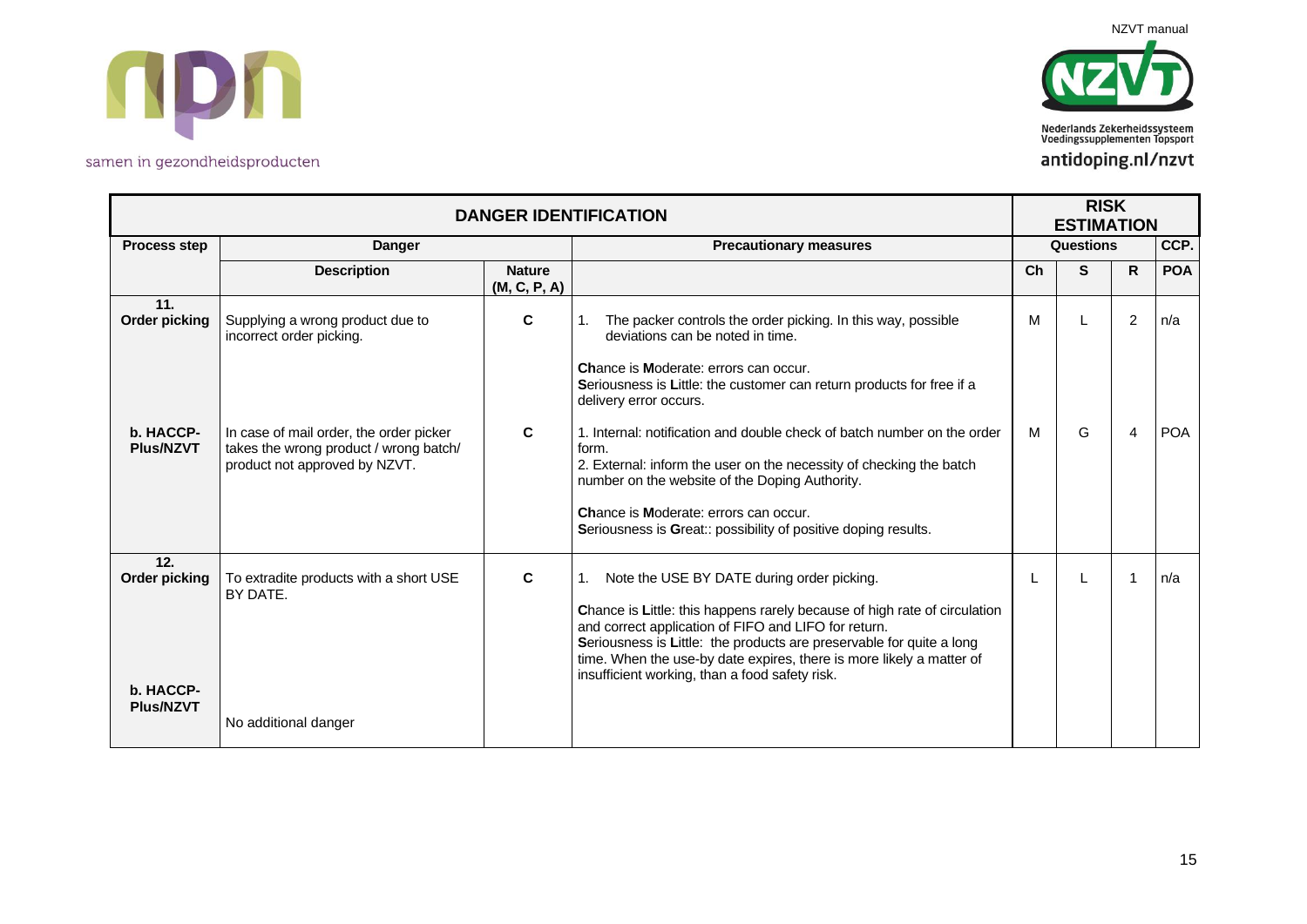



| <b>DANGER IDENTIFICATION</b>                       |                                                                                                                                                           |                               |                                                                                                                                                                                                                                                                                                                                                              |    | <b>RISK</b><br><b>ESTIMATION</b> |                |            |
|----------------------------------------------------|-----------------------------------------------------------------------------------------------------------------------------------------------------------|-------------------------------|--------------------------------------------------------------------------------------------------------------------------------------------------------------------------------------------------------------------------------------------------------------------------------------------------------------------------------------------------------------|----|----------------------------------|----------------|------------|
| Process step                                       | <b>Danger</b>                                                                                                                                             |                               | <b>Precautionary measures</b>                                                                                                                                                                                                                                                                                                                                |    | Questions                        |                | CCP.       |
|                                                    | <b>Description</b>                                                                                                                                        | <b>Nature</b><br>(M, C, P, A) |                                                                                                                                                                                                                                                                                                                                                              | Ch | S                                | R              | <b>POA</b> |
| 13.<br>Packing and<br>making ready<br>for despatch | Physical contaminants in the product<br>outer-package (broken glass, cathode ray<br>tubes, artificial nails, jewellery, dust, food<br>and drink remains). | P                             | Adequate complying with hygiene instructions.<br>2.<br>Supervision by team leader.<br>Chance is Little: instructions are followed carefully.<br>Seriousness is Little: the product itself is packed in the original<br>package of the supplier and is not exposed to possible contamination.<br>However, from a quality point of view this is not desirable. |    |                                  |                | n/a        |
| b. HACCP-<br><b>Plus/NZVT</b>                      | No additional danger                                                                                                                                      |                               |                                                                                                                                                                                                                                                                                                                                                              |    |                                  |                |            |
| 14.<br><b>Transport</b>                            | Damaging of package during transport<br>(broken glass).                                                                                                   | P                             | Correct packing of products in outer cartons.<br>2.<br>Products must not be loose in the package, no rattling.<br><b>Chance is Moderate: damage can always occur.</b><br>Seriousness is Little: the consumer can return damaged packages for<br>free.                                                                                                        | м  |                                  | $\overline{2}$ | l n/a      |
| b. HACCP-<br><b>Plus/NZVT</b>                      | No additional danger                                                                                                                                      |                               |                                                                                                                                                                                                                                                                                                                                                              |    |                                  |                |            |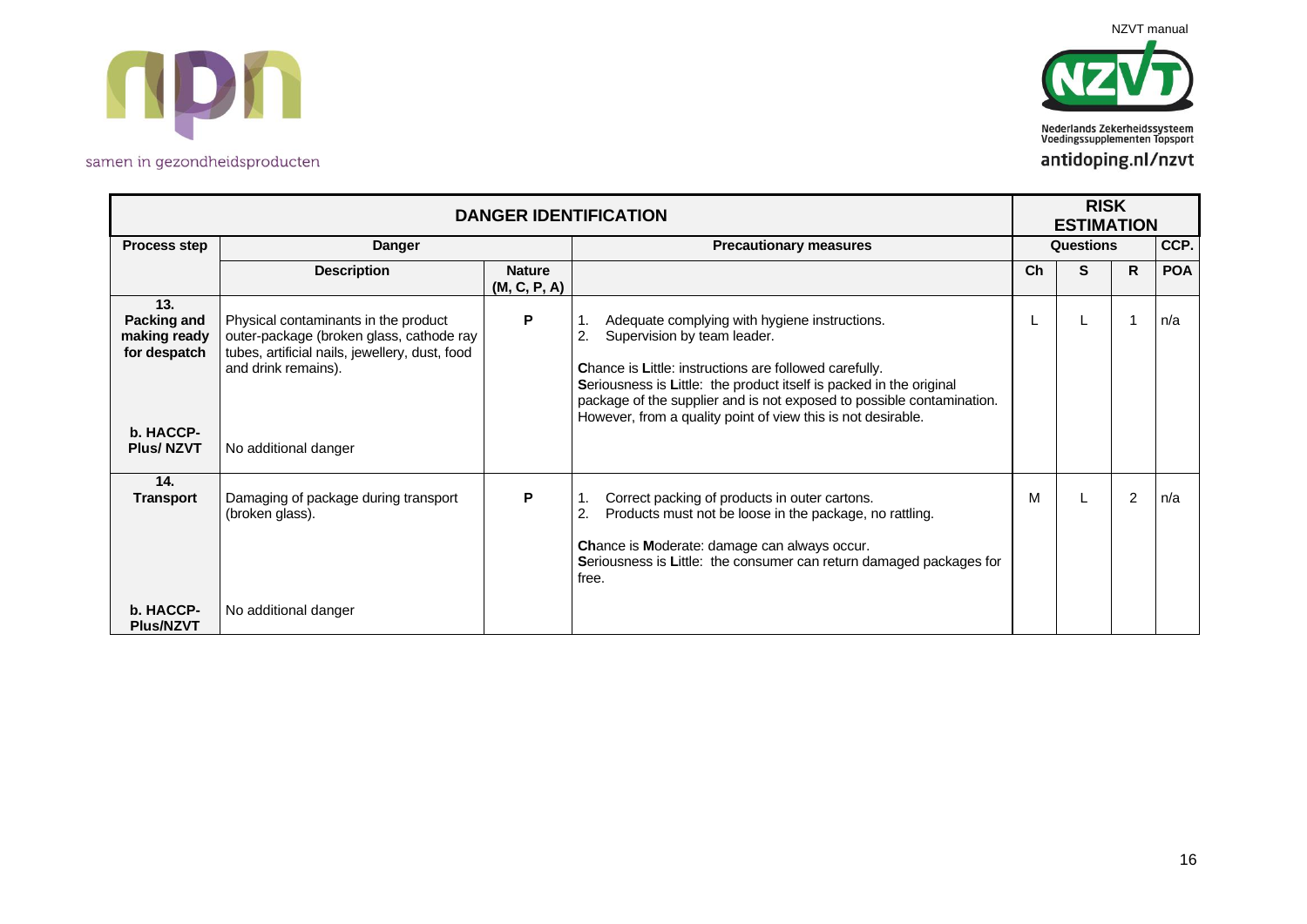

# **ANNEX 3: PROCEDURE OF LINE RELEASE: TABLET PRODUCTION DEPARTMENT**

#### **1 General**

This procedure describes the actions required to be taken by the department head during line release.

# **2 Objective**

To describe an effective check on cleaning activities, in order to prevent interchanges and cross contamination.

#### **3 Procedure**

#### 3.1 Principle

The line release consists of the following control activities:

- I Check the cabin to ensure absence of product and materials from previous operations used during production (see further 3.2.1).
- II Check on cleanliness of the cabin and of the equipment present in there (see further 3.2.2).
- On each change of product, both of the abovementioned control activities should be performed by the head of the department  $(I + II)$ .
- It is sufficient to perform only control activity I, in case of a change of charge of the same product or a product with the same active ingredient at a higher concentration, or another product with the same active ingredient in combination with another active ingredient.
- 3.2 Activities

#### 3.2.1 Check the cabin to ensure absence of product and materials from previous operations used during the production

Before starting the production, the cabin is cleaned by production personnel according to the cleaning procedure in force. The head of the department or his/her delegate checks the room to ensure absence of labels for production purposes, remnants and droppings from the previous production process.

#### 3.2.2 Check on cleanliness of the cabin and of the equipment present in it

After dismantling components, the present equipment is cleaned according to cleaning procedures in force. Prior to the assembly of components, the cabin and the machine are checked for cleanliness and the absence of previously processed product. After cleaning, the label "CLEAN" should be put on the present equipment.

# 3.2.3 Release of the room by head of the department

After checks have been performed and accepted, the week card on the outside of the cabin is signed and dated by the departmental head. This in order to indicate the "CLEANED" status of the room.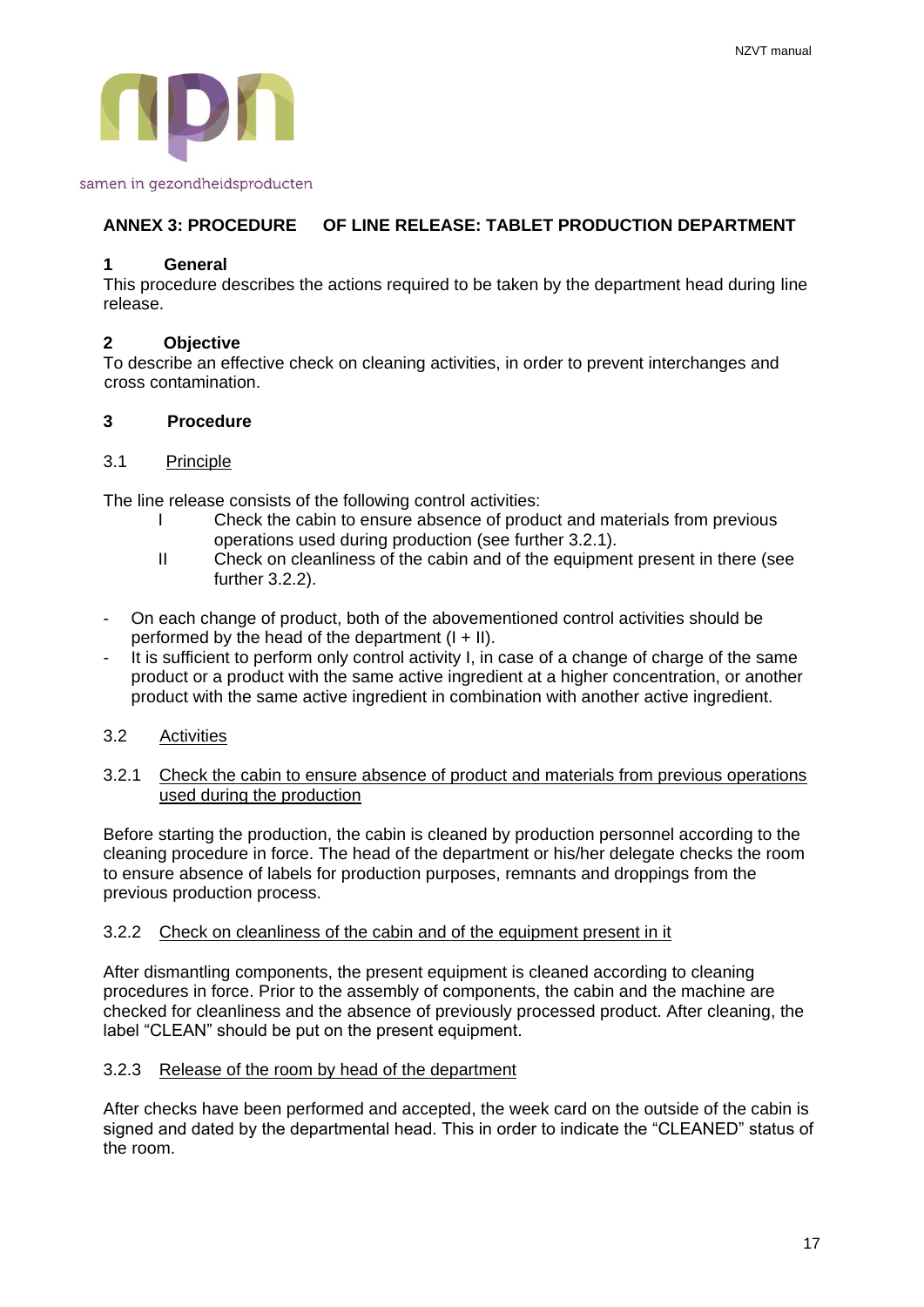

# **ANNEX 4: SUPPLIER ASSESSMENT (F0803)** This document is for own archive

| $\overline{1}$ . | Did your company set up an HACCP system yet?<br>Outside the EU: does your company have a quality system? Yes, namely:          |  |  |  |  |  |  |
|------------------|--------------------------------------------------------------------------------------------------------------------------------|--|--|--|--|--|--|
|                  |                                                                                                                                |  |  |  |  |  |  |
|                  |                                                                                                                                |  |  |  |  |  |  |
| $\overline{2}$ . | If not, are you already busy with setting up a system? When will it be ready?                                                  |  |  |  |  |  |  |
|                  | Or does your company have another system? Yes, namely:                                                                         |  |  |  |  |  |  |
| 3.               | Give a rough description of the production steps and process starting from receipt of raw materials till finished              |  |  |  |  |  |  |
|                  | product (incl. storage). Preferably enclose a schematic reproduction.                                                          |  |  |  |  |  |  |
| 4.               | What critical points are identified (HACCP) in the production process (incl. storage). How are these managed                   |  |  |  |  |  |  |
|                  | and checked? In particular in respect of hygiene, keeping qualities, bacteriological safety, resistance to                     |  |  |  |  |  |  |
|                  | undesirable substances and contaminations, etc.? Preferably submit as appendix.                                                |  |  |  |  |  |  |
| 5.               | Does your company have a traceability procedure (from raw material to finished product)?                                       |  |  |  |  |  |  |
| 6.               | Regarding batches of semi-finished products to be produced for <business>, are there new raw materials</business>              |  |  |  |  |  |  |
|                  | purchased or are raw materials from your own stock used? Is this laid down in a procedure in relation to the                   |  |  |  |  |  |  |
|                  | keeping qualities of the raw materials?                                                                                        |  |  |  |  |  |  |
| 7.               | Does the company produce products with stimulants and/or pro-hormones and/or steroids (such as those                           |  |  |  |  |  |  |
|                  | included on the WADA-list)?                                                                                                    |  |  |  |  |  |  |
| 8.               | Can you give a guarantee that risk raw materials are not tampered ("spiked") with stimulants/ pro-hormones?                    |  |  |  |  |  |  |
| 9.               | Your company hereby declares that no remnants from an earlier produced batch (cross contamination) are                         |  |  |  |  |  |  |
|                  | mixed with a newly to be produced product. Agreed: yes/no                                                                      |  |  |  |  |  |  |
|                  | Can you briefly describe how cross contamination is prevented?                                                                 |  |  |  |  |  |  |
|                  | Is there a procedure for line release? If so, please enclose!                                                                  |  |  |  |  |  |  |
|                  | 10. Your company hereby declares that raw materials used in the products do not contain doping indicative                      |  |  |  |  |  |  |
|                  | substances. Agreed: yes/no                                                                                                     |  |  |  |  |  |  |
|                  | Which categories of raw materials are used in your company?<br>$11.  a\rangle$<br>0 vitamins<br>0 animal raw materials         |  |  |  |  |  |  |
|                  | 0 enzymes<br>0 fish oils<br>0 minerals                                                                                         |  |  |  |  |  |  |
|                  | 0 amino acids 0 probiotics<br>0                                                                                                |  |  |  |  |  |  |
|                  | Do the semi-finished products (tablets, capsules) comply with EU legislation regarding contaminants? Yes/no<br>b)              |  |  |  |  |  |  |
|                  | Your company uses for <business> only non-irradiated raw materials. It is only possible to deviate from this<br/>C)</business> |  |  |  |  |  |  |
|                  | regulation with the prior approval of the quality manager of<br>business>. Agreed: yes/no                                      |  |  |  |  |  |  |
|                  | Your company uses for <business> only animal constituents (such as organs, organ extracts and gelatin)<br/>d)</business>       |  |  |  |  |  |  |
|                  | that have a BSE-free declaration. Agreed: yes/no                                                                               |  |  |  |  |  |  |
|                  | e) Your company uses only non-genetically manipulated (GMO) raw materials. It is only possible to deviate                      |  |  |  |  |  |  |
|                  | from this regulation with the prior approval of the quality manager of<br>business>. Agreed: yes/no                            |  |  |  |  |  |  |
|                  | The specifications of all raw materials (including suppliers' names) are available on request. Agreed: yes/no<br>f)            |  |  |  |  |  |  |
| 12.              | What laboratory analyses are performed (and with what frequency) which give insight in the quality of the                      |  |  |  |  |  |  |
|                  | produced semi-finished products (for example level of active substances, microbiological quality and undesirable               |  |  |  |  |  |  |
|                  | substances)? Preferably submit as appendix.                                                                                    |  |  |  |  |  |  |
|                  | Outside of the EU: what laboratory analyses are performed (and with what frequency) which give in the absence                  |  |  |  |  |  |  |
|                  | of pro-hormones and stimulants in products? Preferably submit as appendix.                                                     |  |  |  |  |  |  |
|                  |                                                                                                                                |  |  |  |  |  |  |

# **DECLERATION OF AGREEMENT**

The undersigned declares having completed the above questions to the best of his/her knowledge and belief. The undersigned guarantees that he/she will inform <br/>business> in time if unexpectedly charges or batches of the product appear not to comply with the information provided above. For example, as a result of wrong production or calamity. This to ensure that <business> is enabled to undertake action in time.

Company name/-stamp: / Place and date:

Name and position of the undersigned (authorized signatory): / Signed in agreement: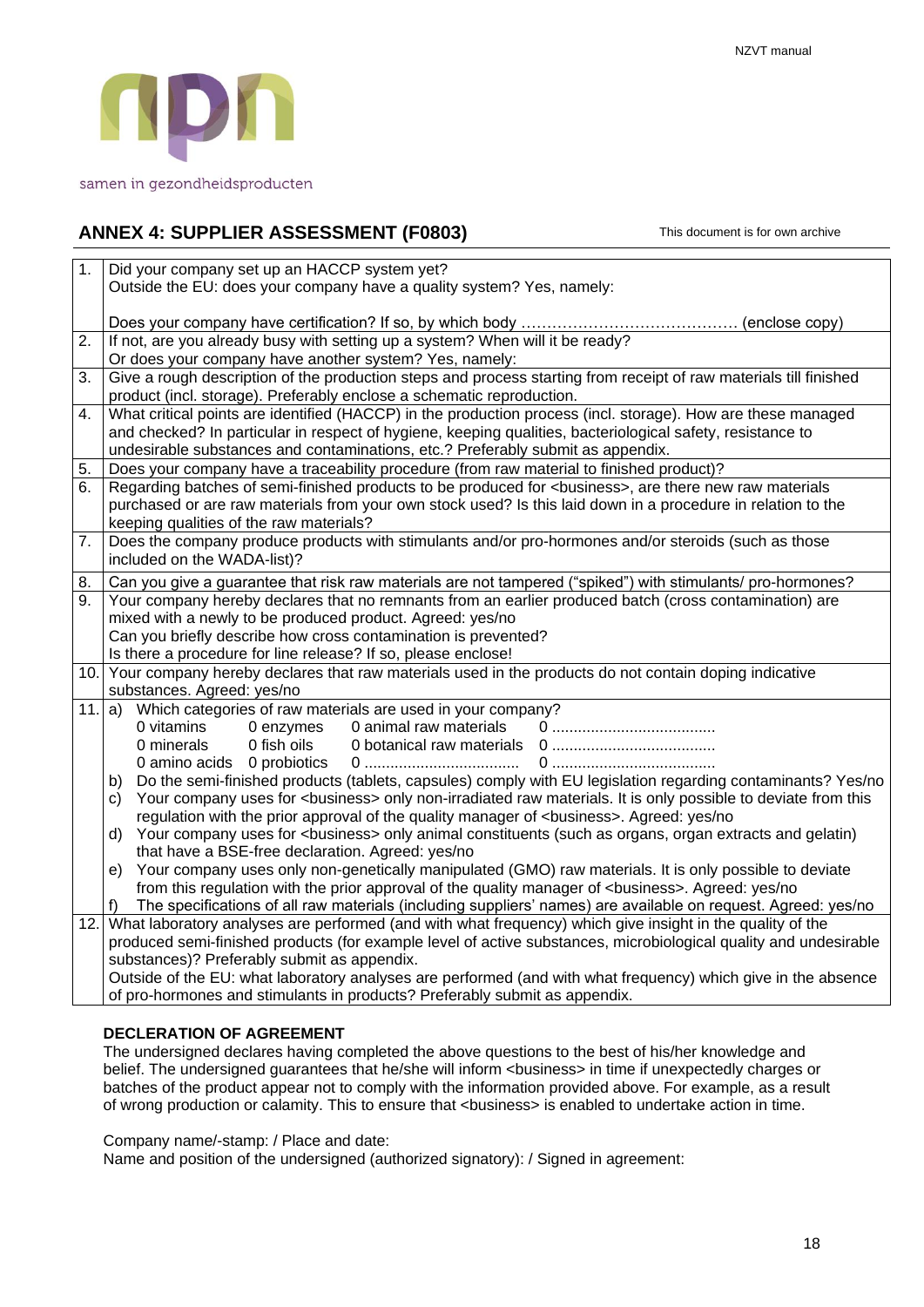

# **ANNEX 5: CHECKLIST RISK RAW MATERIALS**

#### **1. Doping indicating substances**

- 1.1.: **stimulantia**: ephedrine/ephedra, pseudo-ephedrine, nor-ephedrine, norpseudoephedrine, methylephedrine,strychnine, amphetamine, metamphetamine, 3,4 methyleendioxymet-amphetamine (MDMA=XTC), 3,4-methyleendioxyamphetamine (MDA=Love), N-ethyl-3,4-methyleendioxyamphetamine (MDEA=Eve), fenfluramide
- 1.2.: **steroids:** 19-nor-4-androsteen-3b,17b-diol, 19-nor-5-androsteen-3b,17b-diol, 19-nor-5-androsteen-3,17-dion, 19-nortestosteron (nandrolon, 17a- en 17b-isomeren), 4-androsteen-3b,17b-diol, 5-androsteen-3b,17b-diol, 4-androsteen-3,17-dion, dehydroepiandrosteron (DHEA), epiandrostreron, 1-androsteendion, 1,4 androstadiendion, adrost-1-een-17b-ol-3-one testosteron (17b-isomers), methandienon

#### **2. Maxima of doping indicating substances**

- 2.1.: **stimulantia**: 100 ppb (0.1 mg/kg) with exception of caffeine.
- 2.2.: **steroids:** 10 ppb (5 mg/kg); forbidden by the food legislation.

#### **3. Risk raw materials concerning doping indicating substances**

| 3.1: Ephedra                              |   |                                             |
|-------------------------------------------|---|---------------------------------------------|
| <b>Scientific</b>                         | & | <b>Common names (RIVM report)</b>           |
| Ephedra antisyphilitica                   |   |                                             |
| Ephedra aspera                            |   | Nevada jointfir                             |
| Ephedra californica S. Watson             |   | mormon tea, California jointfir             |
| Ephedra distach(y)a                       |   |                                             |
| Ephedra equisetina                        |   | Bunge (Mu-ts'ê) Ma Huang                    |
| Ephedra fasciculata                       |   | Arizona jointfir                            |
| Ephedra fasciculata var. clokeyi          |   | Clokey's jointfir                           |
| Ephedra fasciculata var. fasciculata      |   | Arizona jointfir                            |
| Ephedra funerea Cov. & C. Morton          |   | Death Valley ephedra                        |
| Ephedra gerardiana Wallich ex Stapf       |   | somolata                                    |
| Ephedra gerardiana Wall. var. saxatilis   |   |                                             |
| Ephedra gerardiana Wall. var. sikkimensis |   |                                             |
| Ephedra intermedia Schrenk & Meyer        |   | Ma Huang                                    |
| Ephedra helvetica                         |   |                                             |
| Ephedra nebrodensis                       |   |                                             |
| Ephedra nevadensis S. Watson              |   | Nevada jointfir, Nevada ephedra, mormon tea |
| Ephedra shennungiana Tang                 |   | Ma Huang                                    |
| Ephedra sinica Stapf.                     |   | (Ts'ao) Ma Huang                            |
| Ephedra trifurca                          |   | longleaf jointfir                           |
| Ephedra viridis Cov.                      |   | green ephedra, mormon tea, squaw tea        |
| Ephedra vulgaris                          |   | Ma Huang                                    |
|                                           |   |                                             |

See APP. 1.: Summary of common names of Ehpedra plants.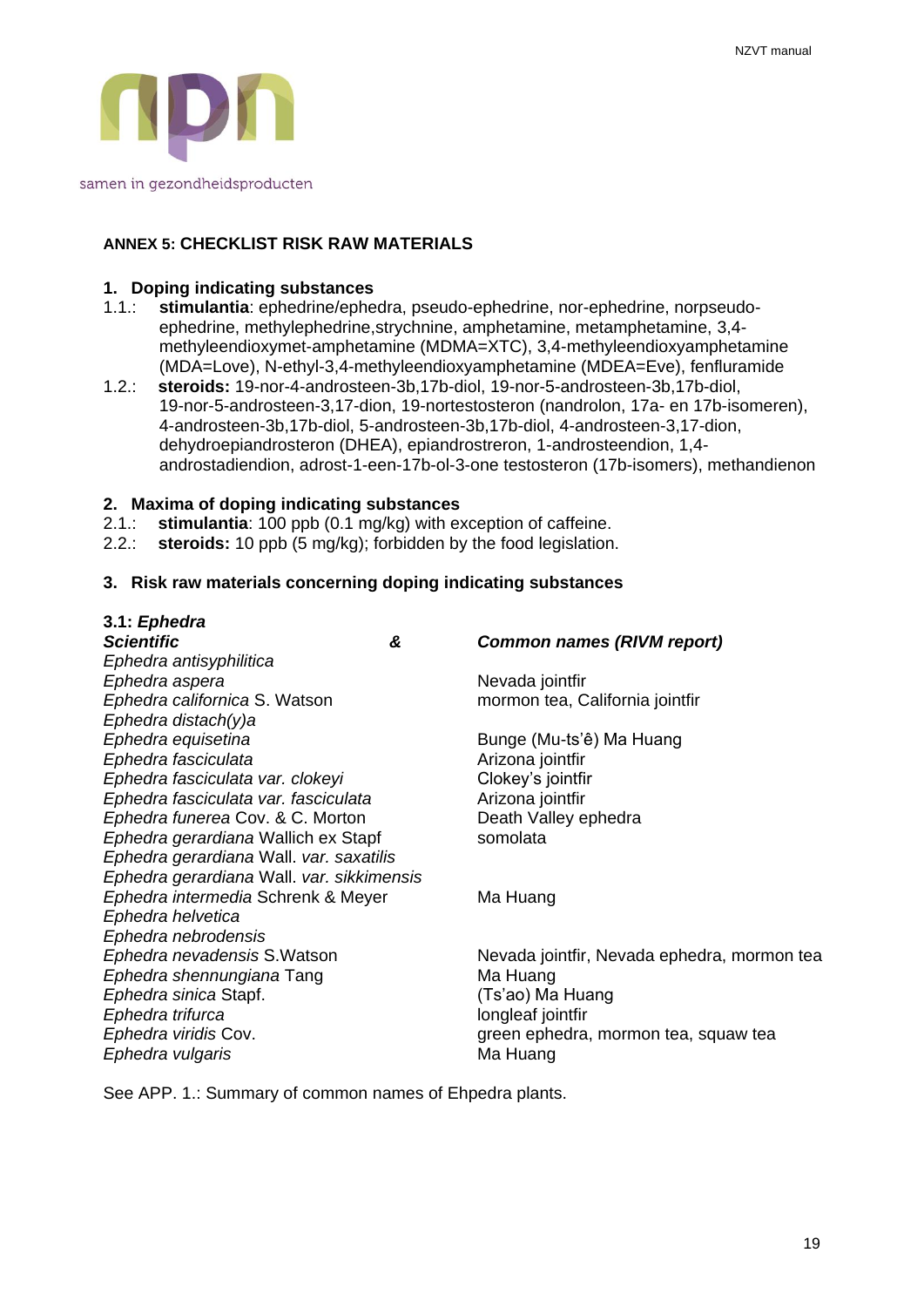

#### **3.2: Raw materials containing ephedrine**

*Sida Cordifolia* = ephedrine containing raw material

#### **3.3: Synephrine**

Synephrine is analysed as ephidrine at doping tests (synonyms)

List of Synephrine containing raw materials: Citrus Aurantium Bitter Orange Sevilla Orange Citrus florida Citrus vulgaris Citrus bigaradia Sour orange Neroli orange Chih-shih=Zhi Shi (young fruit) Zhi qiao (nearly mature fruit) Bitter orange - suan cheng - bigarade Marmalade orange Seville orange Brandname: Advantra-Z

#### *APP. 1. Summary of common names of Ephedrine (RIVM report)* mexican tea

|                       | mexican tea          |
|-----------------------|----------------------|
| Arizona jointfir      | miner's tea          |
| ask-for-trouble       | mormon tea           |
| bringham tea          | Mtshe (Tibetan)      |
| bringham young weed   | Narom (Pakistani)    |
| bri(n)gham weed       | Nevada ephedra       |
| California ephedra    |                      |
| California jointfir   | Nevada jointfir      |
| canutillo             | popotillo            |
| cay note              | sand cherry          |
| Chinese ephedra       | sea grape            |
| Clokey's jointfir     | somalata (Sanskrit = |
| Death Valley ephedra  | 'moonplant')         |
|                       | squaw tea            |
| desert tea            | stick tea            |
| green ephedra         | tapopote             |
| horse tail            | teamsters' tea       |
| jointfir              | whorehouse tea       |
| longleaf jointfir     | Sea gooseberry       |
| Ma Huang/Hwang (Chin) |                      |
|                       |                      |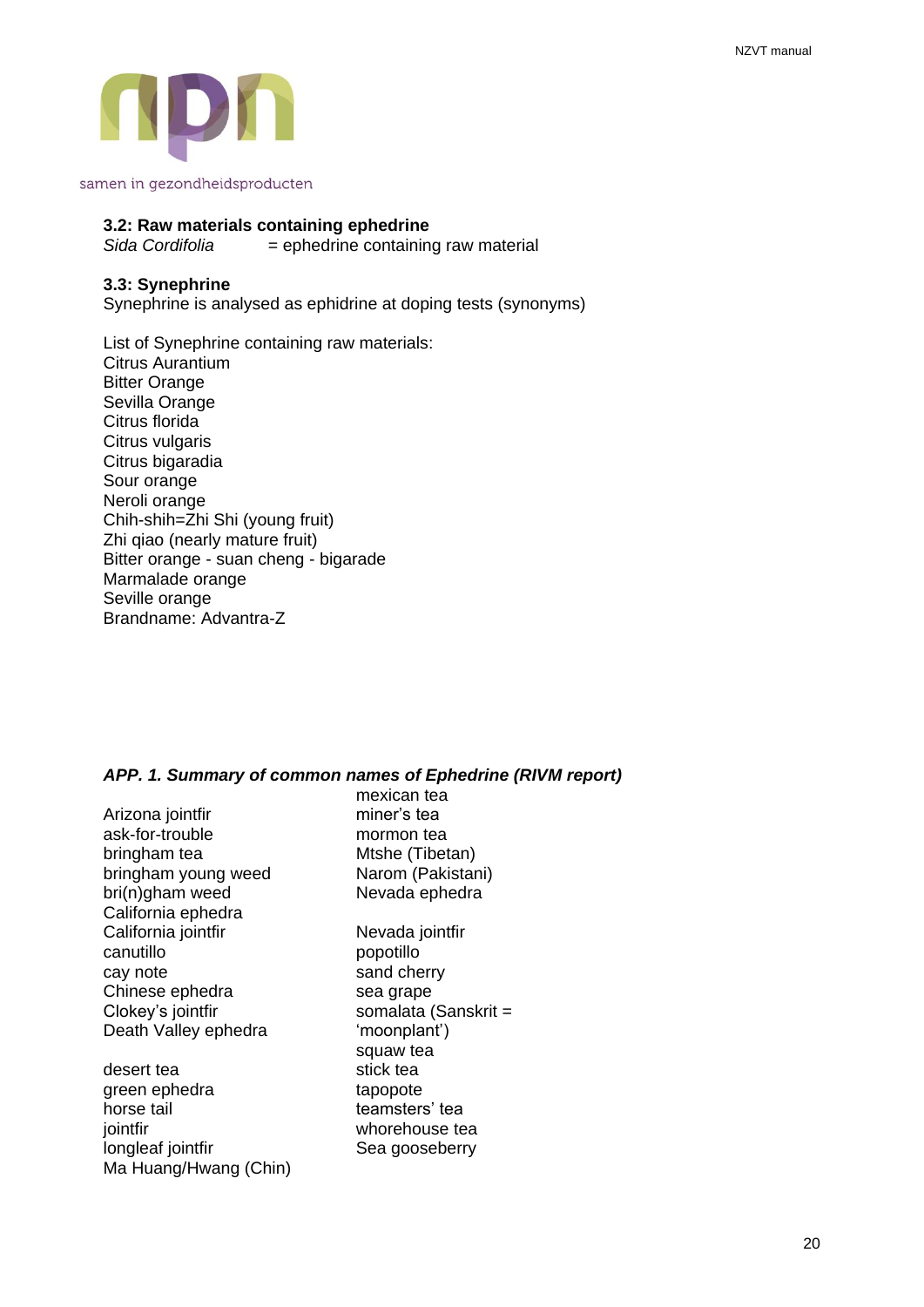



# **ANNEX 6: SAMPLING PROTOCOL OF THE NZVT/HACCP-PLUS SYSTEM**

# **1 General**

This sampling protocol is part of the NZVT system, a security system in which products for topclass sportsmen/women are analyzed on a batch-wise manner on doping indicating substances and stimulatia.

# **2 Objective**

The aim of this protocol is to describe the standard sampling procedure which makes it possible to guarantee the absence of doping indicating substances in a batch of products. The sampling procedure is based on the batch number printed on the consumer unit.

# **3 Area of application**

The procedure is applicable to packers and / or distributors who wish to supply supplements for top-class sportsmen/women according to the NZVT-system.

# **4 Responsibilities**

- 4.1 Packers and distributors are themselves responsible for a correct delivery of the samples to the laboratory and the guarantee body (WFSR).
- 4.2 The Quality Control (QC) of the company is responsible for an adequate performance of the sampling procedure.

# **5 Explanations**

5.1 Dosage unit:

Tablet, capsule, coated tablet, etc.

5.2 Batch:

The amount of dosage units produced in a production run. A batch is identified by a batch number.

5.3 Batch number:

The unique identification code of a production run. If another batch number than that of the supplier of the dosage unit is used during filling, the coupling between both batch numbers must be traceable.

5.4 Filling:

The filling of jars, boxes, etc. with dosage units.

5.5 Production:

The filling and / or packing of consumer units.

5.6 Consumer unit:

The jar, box or comparable package in which tablets, capsules, coated tablets, etc are packed. The consumer unit has a label showing the information required according to food and food supplement legislation (amongst other things USE BY DATE, batch number, sender).

5.7 Sample:

Unopened consumer unit taken from the batch at random.

5.8 Product:

Food supplement.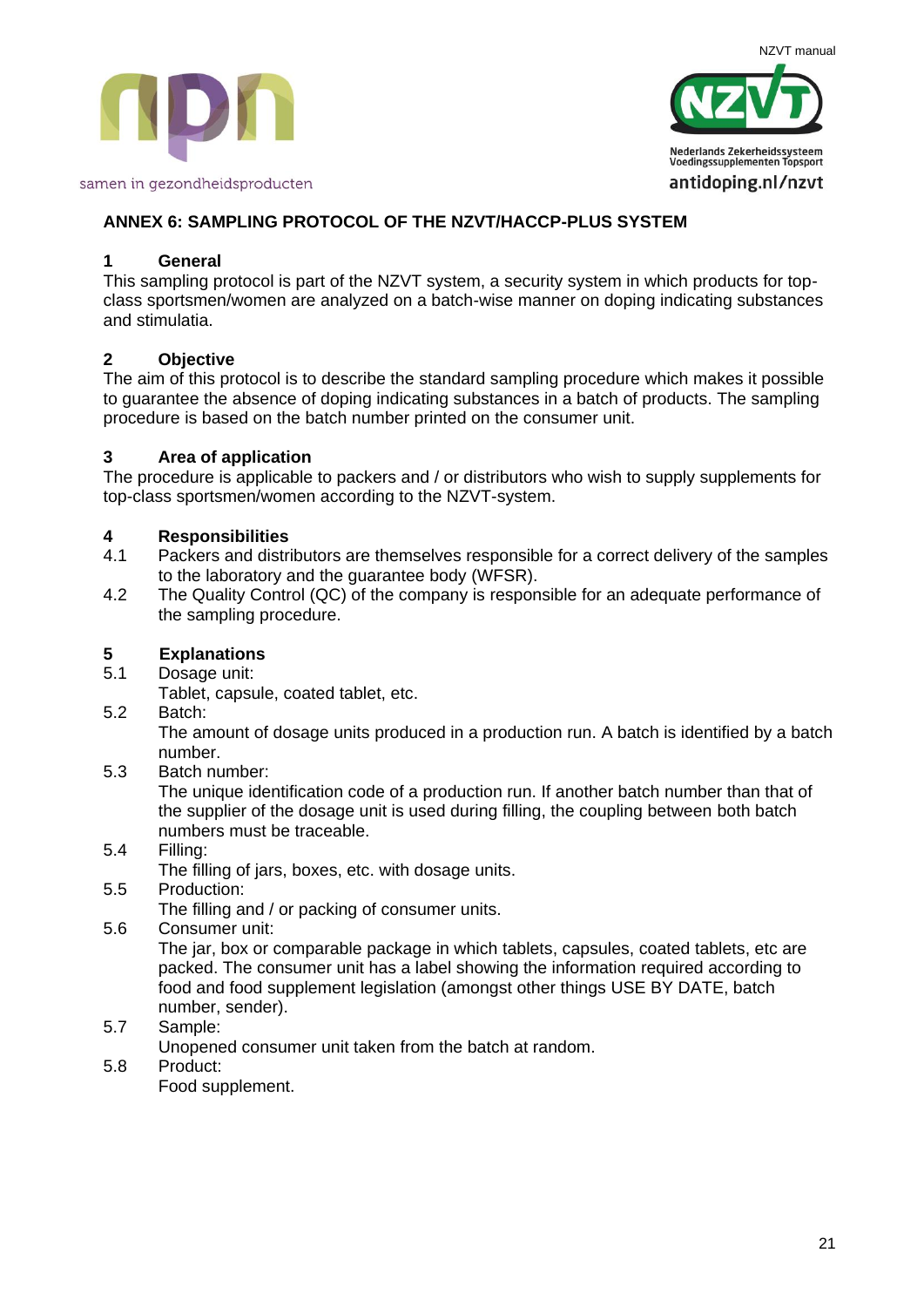NZVT manual





#### **6 Sampling procedure**

The sampling of consumer units is carried out by the Head of QC or his/her delegate. Samples are taken from the same batch. In other words, from a group of products which have the same batch number on the consumer unit. The samples are **unopened** consumer units.

6.1 Product dossier

Product information important for the NZVT system should be documented in a product dossier. This dossier is for the company's own archives and contains per batch number the following information:

- 6.1.1 Batch number that is printed on the consumer unit
- 6.1.2 USE BY DATE of the consumer unit
- 6.1.3 Product description
- 6.1.4 Product number corresponding to the consumer unit
- 6.1.5 Number of production units of the consumer unit
- 6.1.6 Filling date of the consumer unit (at the packers)
- 6.1.7 Batch number of supplier of the dosage units (at the packers)
- 6.1.8 Supplier of the dosage units / consumer units
- 6.1.9 Date of receipt of the dosage units / consumer units
- 6.1.10 In case of own production, also sampling moment (start and/or time)
- 6.1.11 Copy of the completed/initialed Checklist POA HACCP-Plus/NZVT (Form 1) of this batch
- 6.1.12 A copy of the Samples submission form (Form 2)

#### 6.2 Sampling

- 6.2.1 The Head of QC or his/her delegate is responsible for the sampling.
- 6.2.2 Sampling occurs during receipt of the batch in question or during production.
- 6.2.3 Triplicate samples are prepared:
	- One for the archive of the company (=A)
	- One for the laboratory which analyses the product  $(=L)$
	- One for the quality guarantee laboratory WFSR  $(=R)$
- 6.2.4 The minimum number of triplicate samples that should be prepared per batch depends on the number of consumer units. The required number of triplicate samples is shown in the table below.

| Size of batch     | Number of<br>samples | Total of<br>consumer units |
|-------------------|----------------------|----------------------------|
| $1 - 5.000$       | 1 triplicate         |                            |
| $5.000 - 10.000$  | 2 triplicates        |                            |
| $10.000 - 15.000$ | 3 triplicates        |                            |
| etc.              |                      |                            |

6.2.5 Triplicate samples are taken from the same box of consumer units or on the same on the same time of production. When multiple samples are taken, it should be done reasonably divided. No more than one triplicate samples is taken from one box of consumer units.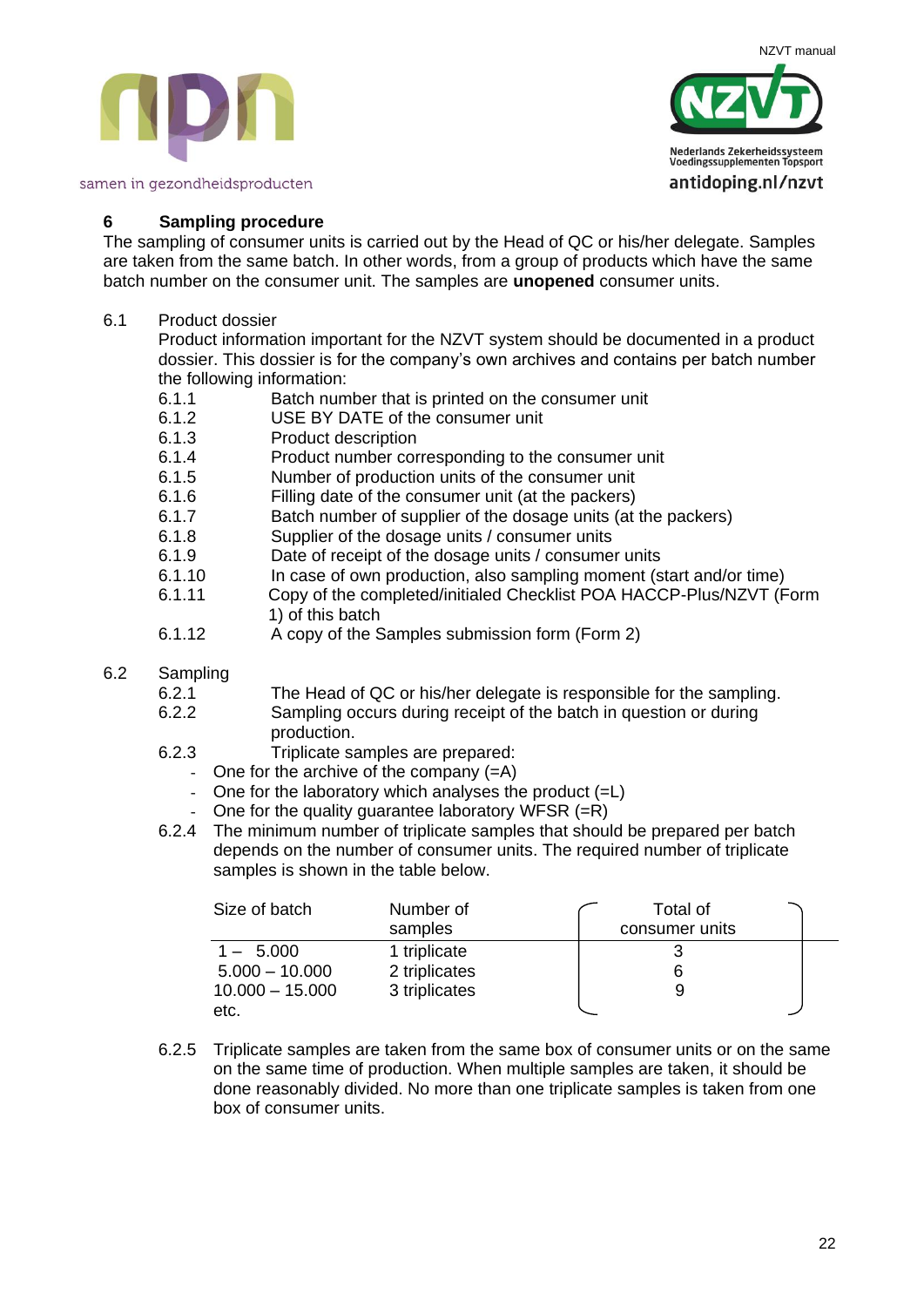



# 6.2.6 An adequate performed sampling is shown below.

|                     | Samples     |                                                      |
|---------------------|-------------|------------------------------------------------------|
| Point in time 1     | A 1 1 1 R 1 |                                                      |
| Point in time 2     |             | A 2 L 2 R 2 (only necessary for batch sizes > 5.000) |
| Point in time  etc. |             |                                                      |

In this way, monsters from time 1 (and if needed 2 and 3) are received by A, L and R. In case of multiple monsters, a mixed monster is prepared for analysis by the laboratory.

# 6.3 Archiving

- 6.3.2 Samples for the company's archive should be stored in their consumer units, under circumstances (temperature, light) as offered in the retail trade.
- 6.3.2 Samples for archive should be stored for a minimum of 1 year after expiry of the USE BY DATE. The company should have an updated product dossier for its own documentation.

# **7 Sending monsters**

7.1 Submission Form

Samples intended for L and R should be sent together with the Samples submission form (Form 2). In this form a company gives the order for analyzing monsters on steroid hormones (pro-hormones) and stimulatia, conform the agreement between NPN and the laboratories. The Submission form should contain at least the following information: 7.1.1 Batch number of consumer unit

- 
- 7.1.2 Amount of sent samples
- 7.1.3 USE BY DATE
- 7.1.4 Product description of consumer unit
- 7.1.5 Request to send the analysis report to NPN and a copy to the company; the invoice for the analysis is sent to the company.

# 7.2 Laboratories

For this batch-wise control system, NPN has a contract with the laboratory mentioned under 7.2.1.

A monster should also be sent to WFSR, the quality guarantee laboratory mentioned under 7.2.2.

Monsters mentioning **'NZVT doping analysis'** should be sent together with the Samples submission form (Form 2), which can be found on our website: www.npninfo.nl/nzvt.

# 7.2.1 LGC

Att. Sample Receipt Newmarket Road Fordham **Cambridgeshire** CB7 5WW UK Tel: +44 (0)1638 720500 Fax: +44 (0)1638 724200 Email: [info@lgcgroup.com](mailto:info@lgcgroup.com) Website: [www.lgcgroup.com](http://www.lgcgroup.com/)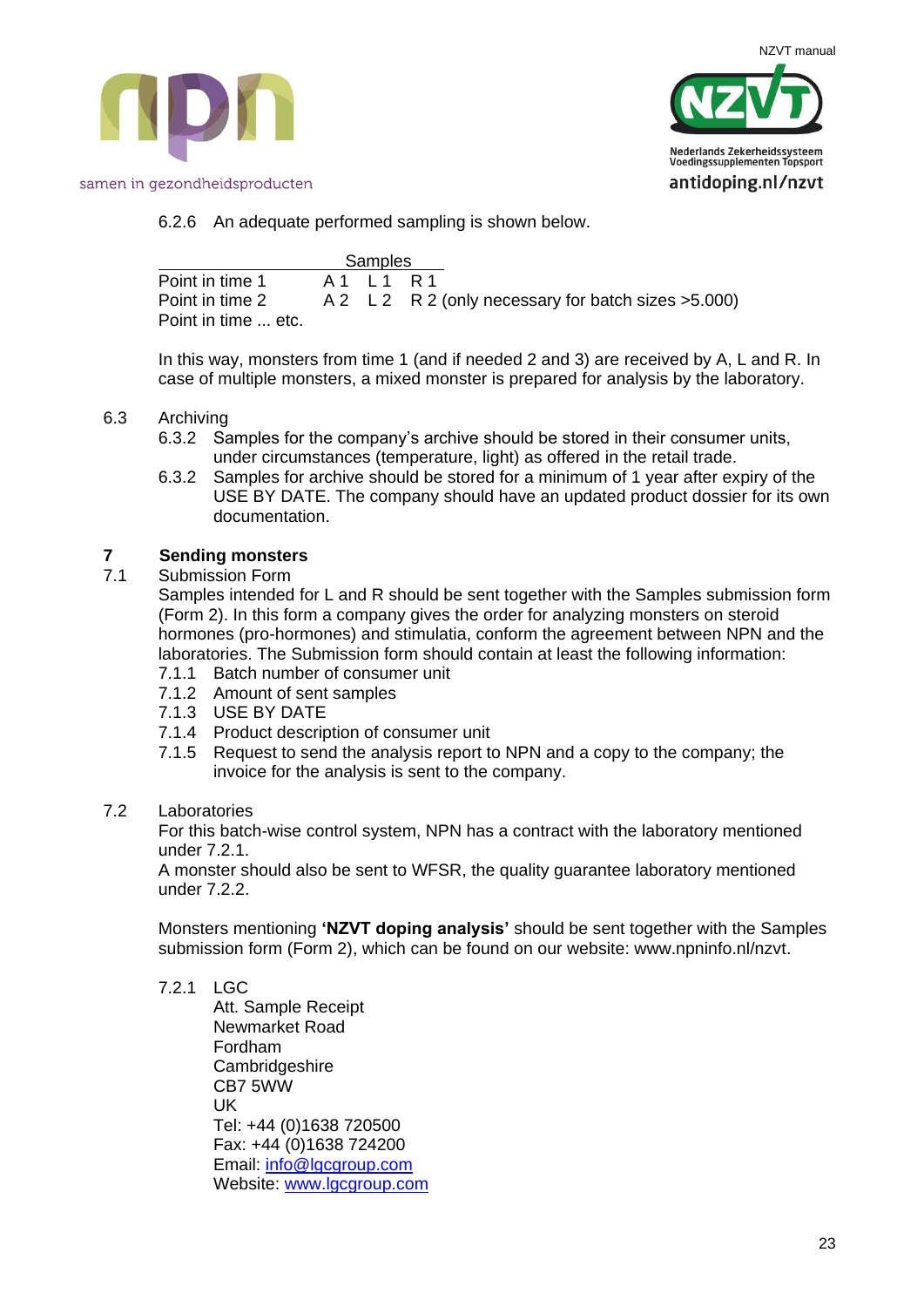



7.3.2 Quality guarantee Laboratory WFSR-Instituut voor Voedselveiligheid Residuen & Contaminanten Cluster Groeibevorderaars Att. Drs. S.S. Sterk Akkermaalsbos 2, gebouw 123 6708 WB Wageningen Tel: +31 (0)317-480307 (secretariat) Fax: +31 (0)317-480068 e-mail: [saskia.sterk@wur.nl](mailto:saskia.sterk@wur.nl) Website: [www.wfsr.nl](http://www.wfsr.nl/)

# **8 Assessment of the product**

Together with sending the samples to the laboratory and WFSR a completed Checklist POA (Form 1) and a copy of the Samples submission form (Form 2) are sent to NPN. This is possible either by email: [info@npninfo.nl](mailto:info@npninfo.nl) or by post: Henri Dunantstraat 36b, 3822 XE Amersfoort, The Netherlands. By completing the Checklist POA a company declares having taken all precautionary measurements to avoid presence of doping indicative substances in the batch.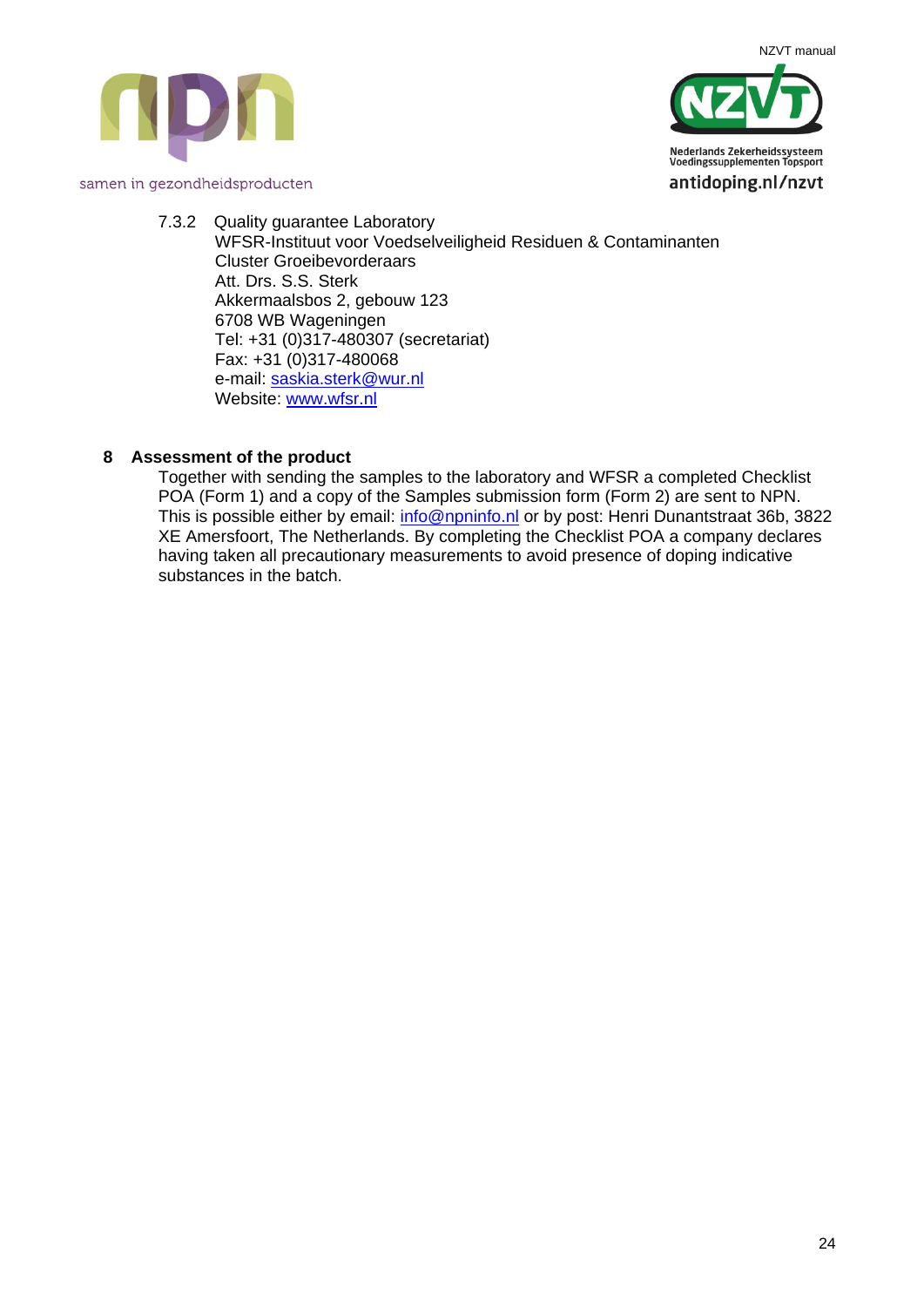NZVT manual





Nederlands Zekerheidssysteem<br>Voedingssupplementen Topsport antidoping.nl/nzvt

# **ANNEX 7: NZVT PROMOTION POSSIBILITIES**

| <b>Phase</b>                                        | Nature of using logo                                                                                                                                                                                                                                                                                                                                                                   | <b>Requirements</b> | How do sportsmen/women<br>find an NZVT authorized<br>product?                                                                                                                    | Increasing opportunities for companies for<br>mentioning NZVT and the NZVT logo                                                                                                                                                                                                                                                                                                                                                                                                                                                                                                                                                                                   |
|-----------------------------------------------------|----------------------------------------------------------------------------------------------------------------------------------------------------------------------------------------------------------------------------------------------------------------------------------------------------------------------------------------------------------------------------------------|---------------------|----------------------------------------------------------------------------------------------------------------------------------------------------------------------------------|-------------------------------------------------------------------------------------------------------------------------------------------------------------------------------------------------------------------------------------------------------------------------------------------------------------------------------------------------------------------------------------------------------------------------------------------------------------------------------------------------------------------------------------------------------------------------------------------------------------------------------------------------------------------|
| 1:<br>Company<br>participates on<br>irregular basis | General means of<br>communication:<br>NZVT logo<br><b>Product specific</b><br>advertisement: no NZVT<br>statement<br><b>Product/label: no NZVT</b><br>statement<br>Company states<br>participation in NZVT in<br>letters, websites and<br>general promotion.<br>On the package of the<br>product or in a brochure<br>related to the product, it is<br>not allowed to refer to<br>NZVT. | Batch-wise control. | An authorized batch can be<br>found on the NZVT website.<br>Products with the batch<br>number in question can be<br>obtained in stores or at central<br>distribution facilities. | Authorized wording in general means of<br>communication:<br>"(Company) participates in NZVT (Dutch<br>security system food supplements for top-<br>class sports). This system controls in a<br>batch-wise manner, see website<br>antidoping.nl/NZVT".<br><b>Conditions:</b><br>This wording or wording with equal tenor can<br>be used by companies participating in NZVT in<br>general advertisement texts, website, price list<br>or letters. For this purpose, the NZVT logo in<br>original colours or black/white can be used. Do<br>not make the size of the logo out of proportion.<br>The company participates at least ones a year<br>in the NZVT system. |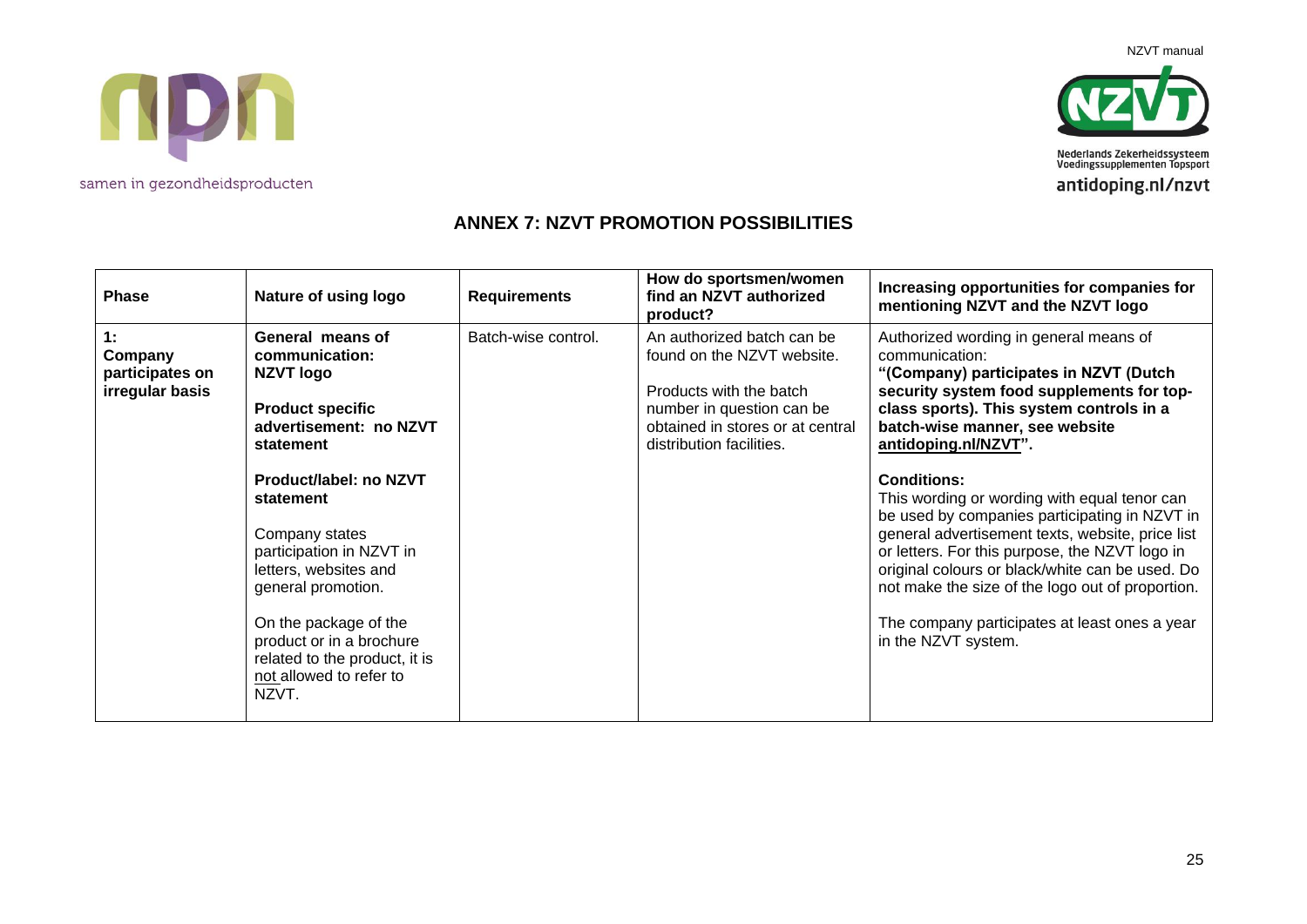TIPM

NZVT manual

Nederlands Zekerheidssysteem<br>Voedingssupplementen Topsport antidoping.nl/nzvt

| Phase                                                                                                                                                                                                                            | Nature of using logo                                                                                                                                    | <b>Requirements</b>                                                                                                 | How do sportsmen/women<br>find an NZVT authorized<br>product?                                                                                        | Increasing opportunities for companies for<br>mentioning NZVT and the NZVT logo                                                                                                                          |
|----------------------------------------------------------------------------------------------------------------------------------------------------------------------------------------------------------------------------------|---------------------------------------------------------------------------------------------------------------------------------------------------------|---------------------------------------------------------------------------------------------------------------------|------------------------------------------------------------------------------------------------------------------------------------------------------|----------------------------------------------------------------------------------------------------------------------------------------------------------------------------------------------------------|
| 2:<br>Company<br>participates on<br>regular basis:<br>At least two                                                                                                                                                               | General means of<br>communication:<br><b>NZVT logo</b><br><b>Product specific</b><br>advertisement: NZVT                                                | Batch-wise control.<br>The company has all<br>the time NZVT-<br>authorized products in<br>stock (or at distribution | An authorized batch can be<br>found on the NZVT website.<br>Products with the batch<br>number in question can be<br>obtained in stores or at central | Besides the opportunities mentioned in phase<br>1, the following can be stated in a <b>product</b><br>brochure:<br>"This product is tested regularly in a batch-<br>wise manner on the absence of doping |
| batches per<br>product a year<br>are analyzed                                                                                                                                                                                    | statement is allowed<br>Product/label: no NZVT<br>statement                                                                                             | partner).                                                                                                           | distribution facilities.                                                                                                                             | related substances, according to the NZVT<br>norms. For more information and batch<br>numbers: antidoping.nl/NZVT".                                                                                      |
| The company<br>declares in<br>advance that it will<br>analyze at least<br>two batches per<br>product a year.<br>Already after the<br>authorization of the<br>first batch the<br>company is<br>allowed to promote<br>in this way. | Product specific<br>advertisement of NZVT is<br>only allowed when<br>mentioning that only certain<br>batches of the product<br>participate in the NZVT. |                                                                                                                     |                                                                                                                                                      | Mentioning NZVT on a website, brochures and<br>other general means of communication is<br>allowed. It should always be related to the<br>batch-wise control.                                             |

samen in gezondheidsproducten